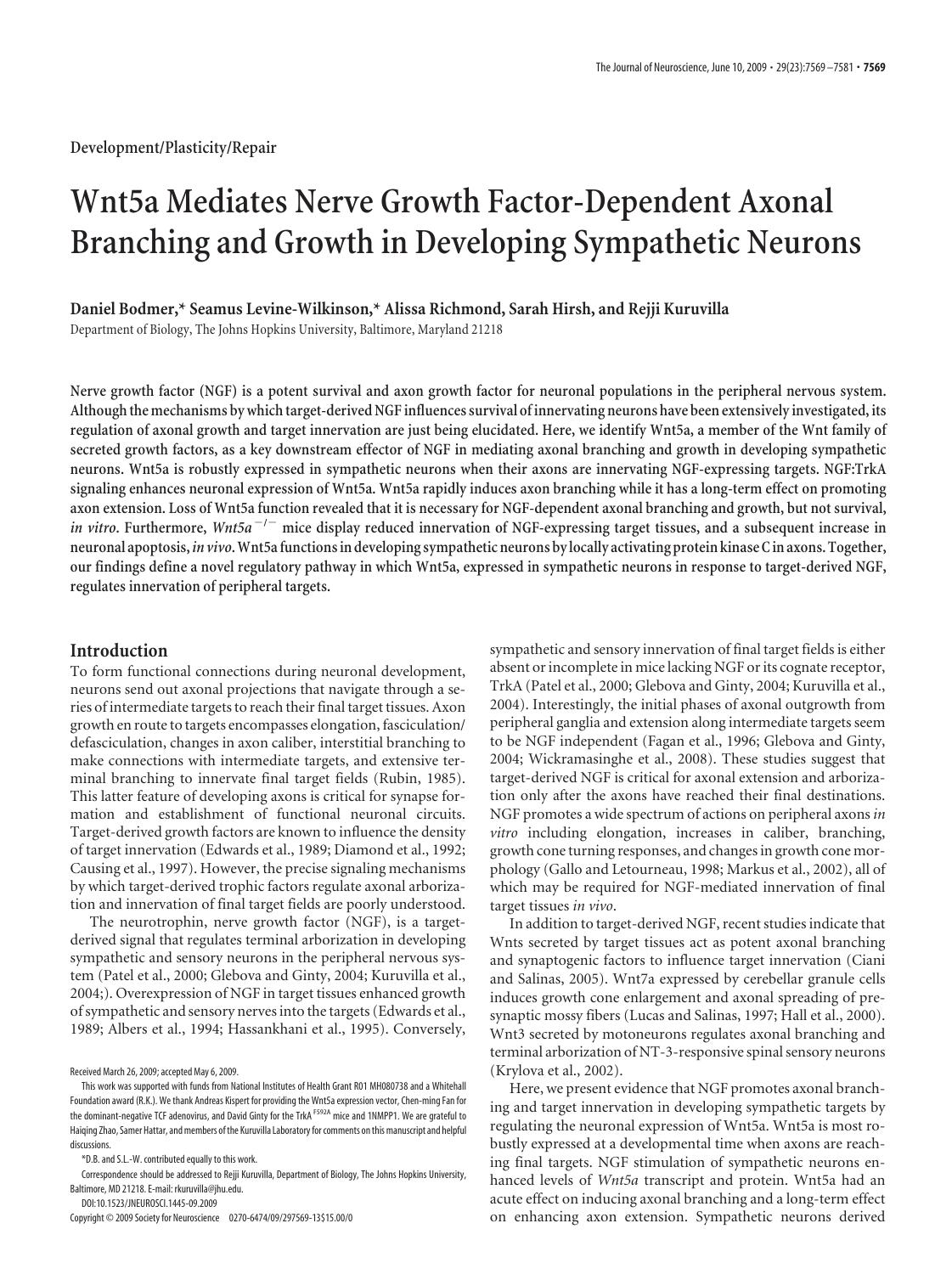from *Wnt5a*-null mice show deficits in NGF-dependent axonal branching and growth, but not survival, *in vitro*. Analysis of *Wnt5a<sup>* $-/-$ *</sup>* mice revealed abnormalities in sympathetic chain formation and reduced innervation of target tissues, which lead to enhanced cell death later in development. Wnt5a functions in sympathetic neurons by activating a signaling pathway that is independent of transcription and requires protein kinase C (PKC) locally in axons. Thus, interactions between Wnt5a expressed in sympathetic neurons and NGF secreted by neuronal targets regulate growth events required for innervation.

## **Materials and Methods**

Transgenic animals. Wnt5a<sup>+/-</sup> and TOPGAL reporter mice were obtained from The Jackson Laboratory. The generation of TrkA<sup>F592A</sup> mice has been previously described (Chen et al., 2005). All procedures relating to animal care and treatment conformed to institutional and National Institutes of Health guidelines.

In situ *hybridization. In situ* hybridization was done using digoxigenin (DIG)-labeled cRNA probe specific for mouse Wnt5a. The probe was generated from a pGEM-7zf $(+)$  plasmid containing a 2.5 kb insert with the entire coding region of mouse Wnt5a. Embryos were fixed overnight in 4% paraformaldehyde (PFA) (in 0.1 M PBS), whereas postnatal pups were transcardially perfused with 4% PFA and postfixed overnight at 4°C. After cryoprotection overnight with 20% sucrose (in PBS) and embedding in OCT (Tissue-Tek), serial cryostat sections (14  $\mu$ m) were prepared and mounted on SuperFrost Plus slides (Thermo Fisher Scientific). Tissue sections were permeabilized with 0.1% Triton X-100 (in 0.1 M PBS) for 15 min at room temperature and then acetylated with 0.25% acetic anhydride in 0.1 M triethanolamine with 0.9% NaCl. Sections were hybridized overnight with labeled RNA probe (1  $\mu$ g/ml) at 65°C, washed in  $2 \times$  SSC buffer at 60°C, blocked with TBS containing 1% blocking reagent (Roche), and then incubated with alkaline phosphatase-labeled anti-DIG antibody (1:3000; Roche) overnight. Sections were washed and the alkaline phosphatase reaction visualized with NBT/BCIP (nitroblue tetrazolium/5-bromo-4-chloro-3-indolyl phosphate) (Roche) followed by rinsing in PBS, fixation in 4% PFA, and mounting the slides using VectaMount AQ (Vector Laboratories).

*Immunohistochemical analyses.* Tissue sections  $(16 \mu m)$  were rinsed in PBS followed by a 15 min fixation in ice-cold 4% paraformaldehyde in PBS. Sections were then permeabilized in 1% Triton X-100 in PBS for 15 min, followed by blocking (0.5% Triton X–PBS, 5% goat serum; 1 h) at room temperature. For immunofluorescence, mouse anti-tyrosine hydroxylase (TH-16 ascites; 1:100; Sigma-Aldrich) was applied to sections overnight at 4°C in a dark, humidified chamber. Sections were then incubated with Alexa 488-conjugated antibody to mouse IgG( $\gamma$ 1) (1:200; Invitrogen). Sections were then washed and mounted in Vectashield (Vector Laboratories). For colorimetric readout, rabbit anti-TH (1:200; Millipore Bioscience Research Reagents) was applied to sections overnight at 4°C, washed, incubated with HRP conjugated to rabbit IgG (1:500; GE Healthcare), and immunoreactivity was detected with diaminobenzidine (Sigma-Aldrich). Whole-mount TH immunostaining to visualize sympathetic chains and axons was performed in embryonic day 16.5 (E16.5) mouse embryos as described previously (Glebova and Ginty, 2004). For  $\beta$ -galactosidase histochemistry, tissue sections (10  $\mu$ m) were incubated overnight at room temperature in freshly prepared X-gal staining solution (2 mm MgCl<sub>2</sub>, 0.01% sodium deoxycholate, 0.02% IGE-PAL, 5 mM potassium ferricyanide, 5 mM potassium ferrocyanide, and 1 mg/ml X-gal). After X-gal staining, sections were rinsed in PBS and fixed for 10 min in 4% PFA–PBS. Sections were then counterstained with Nuclear Fast Red (Vector Laboratories) for 3–5 min. Counterstain reaction was stopped with 10 min treatment of 70% ethanol, and sections were mounted on slides with 100% glycerol.

*Neuronal cell counts.* Neuronal cell counts in SCGs were performed as previously described (Chen et al., 2005). Heads of E13.5, E15.5, E17.5, and postnatal day 0.5 (P0.5) mice were fixed in PBS containing 4% PFA, and then cryoprotected in 30% sucrose–PBS, overnight. SCG sections (10  $\mu$ m) were stained with a solution containing 0.5% cresyl violet (Nissl). Cells with characteristic neuronal morphology and visible nucleoli were counted in every fifth Nissl stained section. For E13.5, E15.5, and E17.5 embryos, sections were also stained for TH, and immunopositive cells were counted in every fifth section.

*PCR analyses.* For real-time quantitative PCR (qPCR) analyses, total RNA was prepared from mouse sympathetic neuron cultures using the RNeasy Micro Kit (QIAGEN). Poly(A) RNAs were reverse transcribed using RETROscript kit (Ambion). Real-time qPCR was performed with iQ SYBR Green Supermix and iCycler iQ real-time PCR detection system (Bio-Rad). Each sample was analyzed in four replicate reactions of 50  $\mu$ l.

*Immunocytochemistry, immunoblotting, and antibodies.* Cells were fixed with 4% PFA in PBS, blocked with 3% BSA in PBS, and immunostained overnight with primary antibodies against Wnt5a (1:1000; Neuromics or R&D Systems) or  $\beta$ -III-tubulin (1:500; Sigma-Aldrich). Images were acquired using either confocal microscopy (Zeiss LSM510 Meta confocal microscope) or epifluorescence microscopy (Zeiss Axioplan microscope). After washing, neurons were incubated with appropriate secondary antibodies (Alexa Fluor; Invitrogen). Immunoblotting analyses of sympathetic neuron lysates were performed as described previously (Kuruvilla et al., 2004). For NGF-dependent regulation of Wnt5a protein, sympathetic neurons were grown for 4 –5 d *in vitro* in the presence of NGF (50 ng/ml) and AraC (10  $\mu$ M), and then starved of NGF in the presence of boc-aspartyl(OMe)-fluoromethylketone (BAF) for 2 d and then stimulated with NGF (50 ng/ml) for different time points before being harvested for Wnt5a immunoblotting. For sympathetic neurons from TrkA<sup>F592A</sup> mice, SCG neurons from P0.5 mice were cultured in the presence of NGF (50 ng/ml) and AraC (10  $\mu$ M) for 4-5 d *in vitro*, then treated with 4-amino-1-*tert*-butyl-3-(1-naphthylmethyl)pyrazolo[3,4 d]pyrimidine (1NMPP1) (100 nM; 12 h), and lysates harvested for Wnt5a immunoblotting. The following antibodies were used for immunoblotting: Wnt5a (R&D Systems),  $\alpha$ -tubulin (Sigma-Aldrich), and p85 subunit of PI-3 kinase (Millipore). All phosphospecific antibodies including p-PKC (pan,  $\beta$ II Ser660), p-c-Jun (Ser63), p-calcium– calmodulin kinase II (p-CaMKII) (Thr286), p-GSK-3 $\beta$  (Ser9), p-Akt (Ser473), and p-Erk1/2 (Thr202/Tyr204) were obtained from Cell Signaling Technology.

*Neuronal cultures and quantification of neurite length, axon branching,* and neuronal survival. SCGs, dissected from wild-type and *Wnt5a*<sup>-</sup> embryos (E18.5) obtained from *Wnt5a* heterozygous mothers, were cultured in collagen gel in media containing NGF (50 ng/ml) for 72 h, and then immunostained with  $\beta$ -III-tubulin. For rescue experiments with exogenous Wnt5a, E16.5 *Wnt5a<sup>-/-</sup>SCG* explants were grown for 72 h in collagen gel in control or Wnt5a conditioned media supplemented with NGF (50 ng/ml), and then immunostained for  $\beta$ -III-tubulin. Neurite outgrowth in SCG explants was quantified by measuring the area covered by the axons of each explant relative to the area occupied by the cell bodies. Low-density cultures were established from P0.5 rat pups or E18.5 wild-type and *Wnt5a<sup>-/-</sup>* embryos and cultured on polylysine/ laminin-coated coverslips (for 8 or 24 h as indicated in the figure legends). To visualize neuronal morphology in fixed cells, neurons were stained with  $\beta$ -III-tubulin antibody. To measure neurite length and axonal branching of isolated sympathetic neurons, random neurons (at least 50 clearly separated neurons selected per dish) were imaged using a Zeiss Axiovision microscope with a AxioCam HRC digital camera and analyzed with Axiovision software. Length (in micrometers) of the longest neurite as well as the total number of branch points were quantified for each neuron. Neurites longer than  $5 \mu m$  were counted as branches.

To determine the effects of exogenous Wnt5a on sympathetic neuron survival, dissociated neurons from P0.5 rat pups were cultured in the presence of NGF (10 ng/ml) for 4 –5 d *in vitro* to allow elaboration of a dense network of axons. Neurons were then washed to remove NGF and cultured for another 2 d in Wnt5a or control conditioned media in the presence or absence of NGF (10 ng/ml). Cultures grown in the absence of NGF were treated with a neutralizing antibody to NGF (anti-NGF; 1:1000; Sigma-Aldrich) to ensure complete removal of NGF from the culture media. To assess the ability of wild-type and  $Wnt5a^{-/-}$  neurons to survive in the presence of NGF, sympathetic neurons harvested from E15.5 wild-type and *Wnt5a<sup>-/-</sup>* embryos were cultured for 4-5 d *in vitro* in different concentrations of NGF (1, 10, and 30 ng/ml)-containing media and then stained with the nuclear dye, Hoechst 33258 (Invitro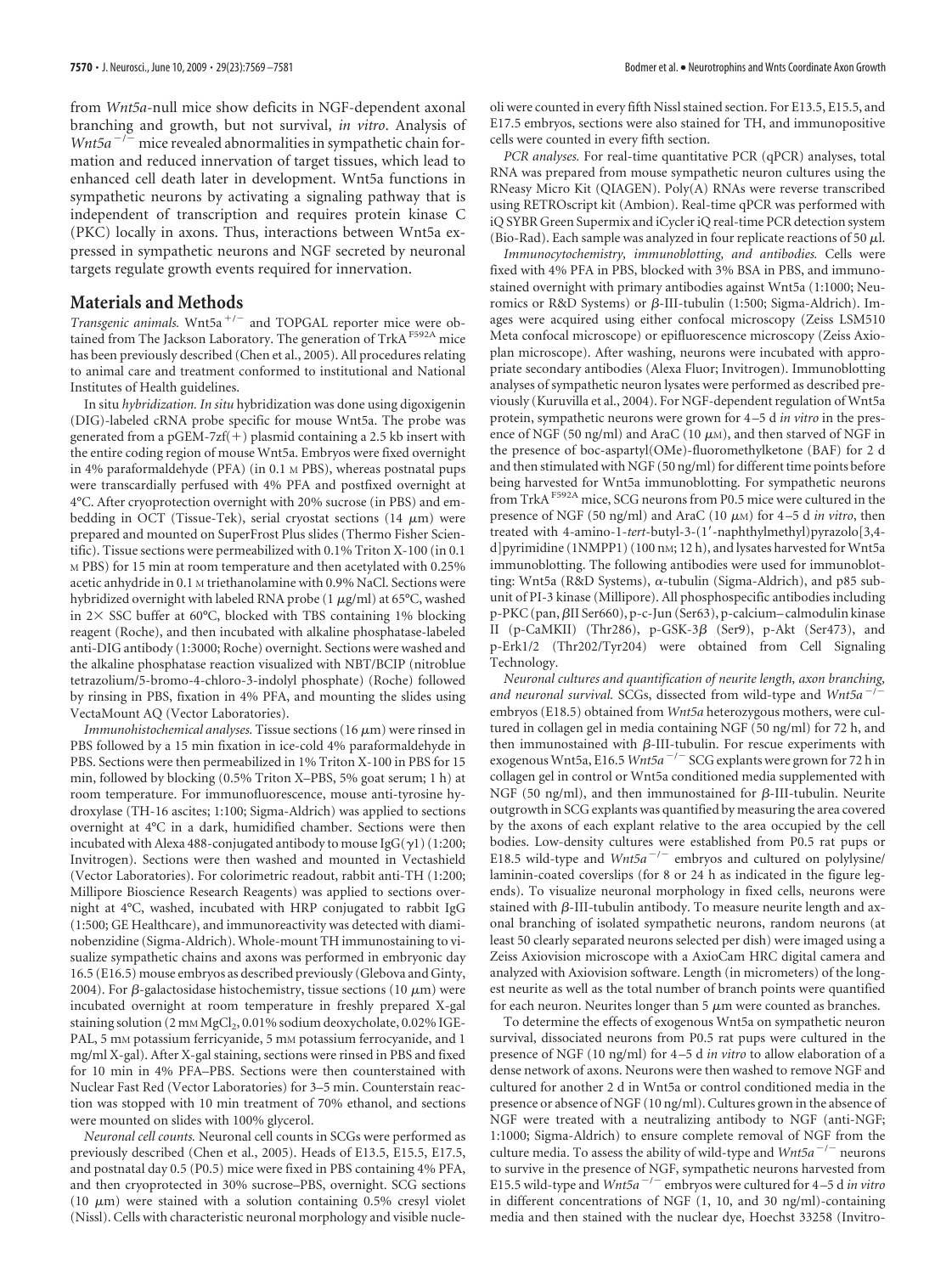gen). Neurons with pyknotic, condensed, or fragmented nuclei were scored as dead.

To block transcription, neurons were plated and cultured for 8 h in control conditioned medium and then treated with control or Wnt5a conditioned medium in the presence or absence of actinomycin D  $(0.1 \mu g/ml)$  for 16 h. Longer incubations with actinomycin D resulted in cytotoxic effects. To block translation, neurons were cultured overnight in control conditioned medium, pretreated with cycloheximide (1  $\mu$ g/ml) or vehicle (DMSO) for 15 min, and then treated with control or Wnt5a conditioned medium in the presence or absence of cycloheximide (1  $\mu$ g/ml) for 1 h. To investigate the requirement of PKC in Wnt5a-dependent axonal branching, neurons were cultured in control or Wnt5a conditioned media in the presence or absence of myristoylated PKC $\alpha$  pseudosubstrate (25  $\mu$ M; catalog #P-205; BI-OMOL) for 24 h.

*Live imaging.* Sympathetic neurons cultured for 8 h in control conditioned media were treated with control or Wnt5a conditioned medium, and images taken at 30 min intervals for up to 2 h. Neurons were viewed with a  $20\times/0.4$  Neofluar phase contrast objective attached to a Zeiss Axiovert microscope, and images were taken with a Retiga Exi digital camera with Openlab software (Improvision).

*Axonal extension and branching in compartmentalized cultures.* Compartmentalized cultures of sympathetic neurons from P0.5 rat pups were set up, and axonal elongation (in micrometers per day) was measured as described previously (Ye et al., 2003). Compartmentalized cultures were initially maintained in NGF-containing media for 5–7 d to allow robust axonal growth into axonal compartments. To analyze Wnt-mediated effects alone, NGF was withdrawn from the culture media bathing cell bodies and axons on addition of either control or Wnt5a media to axonal compartments. Distal axon compartments were photographed every 24 h for the next 3 d using a Zeiss Axiovert microscope equipped with a Retiga EXi camera. Axon length was measured using Openlab software (Improvision) and expressed as average axon growth per day (in micrometers per day). For axon branching, low-density sympathetic cultures in compartmentalized chambers were established to allow visualization of "single" axons projecting into side compartments. In all axon growth and branching assays, the caspase inhibitor BAF (50  $\mu$ M) was added to cultured neurons to prevent cell death in absence of NGF. In experiments neutralizing Wnt5a, axons in compartmentalized cultures were treated with media containing anti-NGF (1:1000), NGF (50 ng/ml), or NGF (50 ng/ml) plus anti-Wnt5a (5  $\mu$ g/ml) for 72 h. For axons treated with anti-NGF or NGF alone, goat IgG  $(5 \ \mu\text{g/ml})$  was included in the media as a control. In all experimental conditions, cell bodies were maintained in media containing anti-NGF. Neurons were fixed and immunostained for  $\beta$ -III-tubulin (1:200 dilution; Sigma-Aldrich). Axonal branching was measured by photographing axonal compartments using a Zeiss Axiovert microscope equipped with a Retiga EXi camera, and counting the total number of axonal branch points for all axons per collagen track. For every axon, each point of divergence from the main axonal shaft was counted as a branch point. For axonal branching assays involving  $PKC\alpha$  pseudosubstrate, compartmentalized cultures were treated with control or Wnt5a-containing media on distal axons in the presence or absence of PKC $\alpha$  pseudosubstrate (25  $\mu$ M) on cell bodies or distal axons. Quantification of axonal branch points was performed by photographing axons at 0 and 24 h after treatment and counting the number of new branch points formed per projection.

*Statistical analyses.* Statistical comparisons were determined by the Student's *t* test for pair comparisons and by one-way ANOVA for multiple comparisons. *Post hoc* analyses were done using Tukey–Kramer's test. Values and error bars indicate mean  $\pm$  SEM.

### **Results**

#### **NGF regulates Wnt5a expression in sympathetic neurons**

Levels of *Wnt5a* transcript, as detected by *in situ* hybridization, are low in the primordial SCG at E13.5 (Fig. 1*A*), a developmental stage when the SCG is coalescing into a discrete ganglion. Robust expression of *Wnt5a* in the SCG was observed at E16.5 (Fig. 1*B*) and P0.5 (Fig. 1*C*), when there is peak innervation of sympathetic targets. Sense control showed little staining indicating the specificity of the *in situ* probe (supplemental Fig. 1*A*,*B*, available at www.jneurosci.org as supplemental material). By P14.5 (Fig. 1*D*) and in the adult SCG at P40.5 (Fig. 1*E*), *Wnt5a* expression is restricted to a subpopulation of neurons. Immunocytochemical analyses in dissociated SCG cultures showed that the Wnt5a protein is localized primarily to sympathetic neurons and not residual glial cells (supplemental Fig. 1*C*,*D*, available at www.jneurosci.org as supplemental material). Together, these results indicate that Wnt5a expression in developing sympathetic neurons is synchronous with the timing of target field

innervation. Given the prominent expression of Wnt5a in sympathetic neurons at developmental times when sympathetic axons are being exposed to target-derived NGF *in vivo*, we asked whether NGF regulates Wnt5a expression. Sympathetic neurons isolated from mouse P0.5 SCGs were cultured for 12, 24, and 48 h in the presence or absence of NGF. The broad-spectrum caspase inhibitor BAF was added to the cell cultures to circumvent neuronal apoptosis in the absence of NGF. *Wnt5a* transcript levels were assayed by quantitative real-time PCR analyses. NGF treatment significantly enhanced *Wnt5a* mRNA levels in cultured sympathetic neurons at all three time points examined (Fig. 1*F*) (12 h,  $p = 0.0068$ ; 24 h,  $p = 0.0075$ ; and 48 h,  $p = 0.0412$ , two-tailed Student's *t* test), whereas expression of *Wnt4* and *Wnt11* were unaffected by NGF (supplemental Fig. 2*A*, available at www.jneurosci.org as supplemental material). We also cultured sympathetic neurons for 5 d *in vitro* in the continued presence of NGF (50 ng/ml) to allow the formation of a dense network of axons, after which the neurons were starved for 2 d in the presence of BAF, and then either left untreated or stimulated with NGF (50 ng/ml) for 12 h. We observed a similar twofold elevation of *Wnt5a* transcript levels with NGF treatment (supplemental Fig. 2*B*, available at www.jneurosci.org as supplemental material) as seen in Figure 1*F*, providing more definitive evidence that upregulation of *Wnt5a* is the result of NGF stimulation rather than being secondary to a global trophic effect of NGF. In addition, *Wnt5a* levels were not influenced by treatment of sympathetic neurons with NT-3 (Fig. 1*G*), a neurotrophin highly expressed in blood vessels along the trajectory of sympathetic axons (Francis et al., 1999) and that promotes robust neurite outgrowth by activating TrkA receptors (Belliveau et al., 1997; Kuruvilla et al., 2004). NGF treatment also increased amounts of Wnt5a protein in cultured sympathetic neurons (Fig. 1*H*).

To further address the role of NGF in regulating Wnt5a expression, we used TrkA<sup>F592A</sup> mice, a knock-in mouse line expressing the NGF receptor, TrkA, with a mutated ATP binding pocket (Chen et al., 2005). With this modification, TrkA receptors can be selectively and reversibly inhibited by the smallmolecule membrane-permeable inhibitor 1NMPP1 (Chen et al., 2005). In sympathetic neuron cultures established from  $\operatorname{Trk}\mathrm{A}^{\text{F592A}}$  mice, we found that inhibition of  $\operatorname{Trk}\mathrm{A}$  kinase activity with 1NMPP1 substantially attenuated Wnt5a levels in neurons maintained in the presence of NGF (Fig. 1*I*) (percentage decrease of 35  $\pm$  5.6%;  $p = 0.0038$ , paired, two-tailed Student's *t* test;  $n =$ 4 independent experiments). 1NMPP1 had no effect on Wnt5a expression in neurons expressing wild-type unmodified TrkA receptors (supplemental Fig. 3, available at www.jneurosci.org as supplemental material). These results suggest that Wnt5a expression in sympathetic neurons is dependent on NGF:TrkA signaling.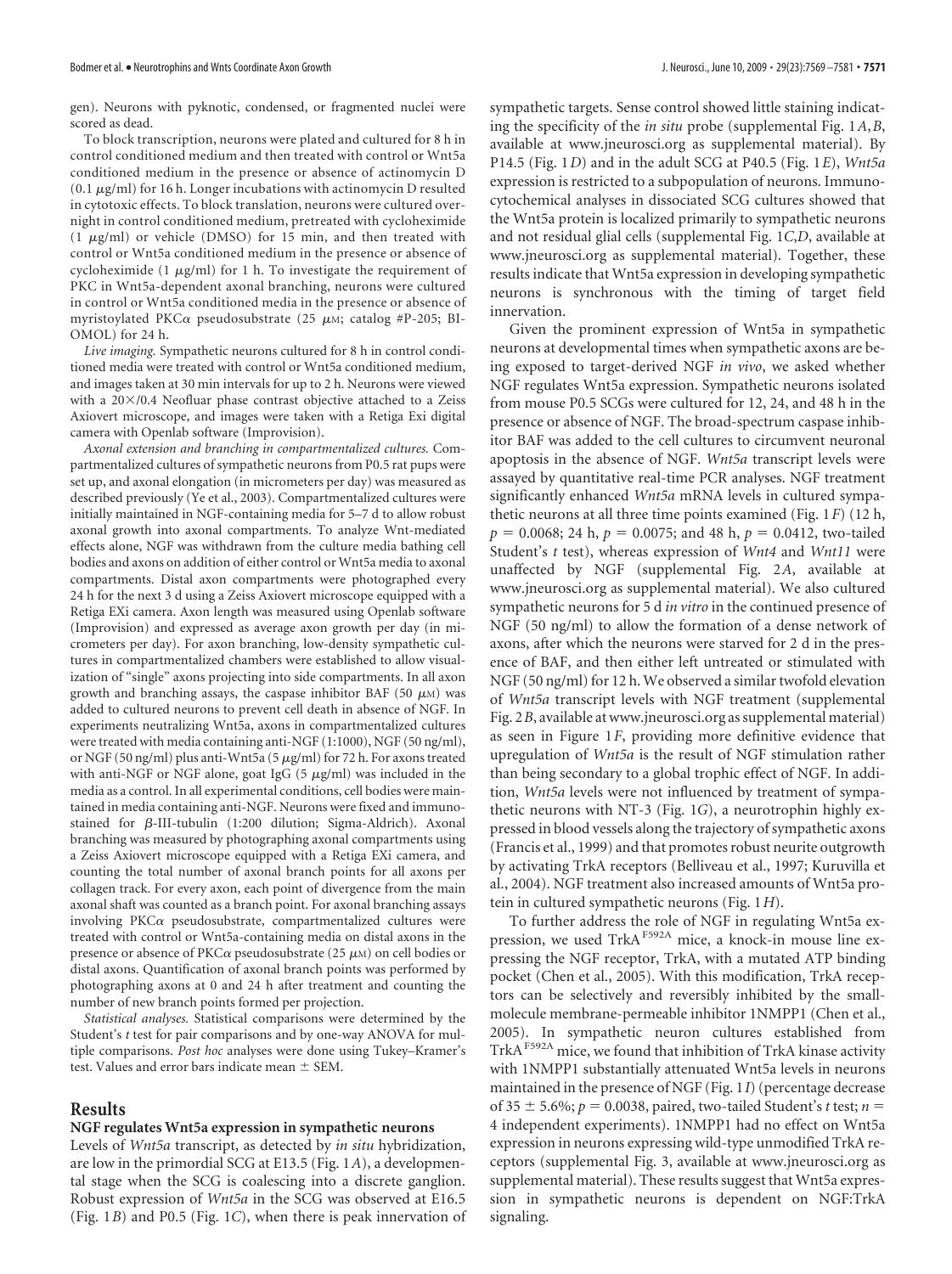

**Figure 1.** NGF:TrkA signaling regulates Wnt5a expression in developing sympathetic neurons. *A–E*, *In situ* hybridization analyses show expression of *Wnt5a*in the developing SCG. The SCG is outlined in dashed lines in A; the asterisk (\*) identifies a neighboring blood vessel. Scale bar, 200  $\mu$ m. **F, G**, Real-time PCR analyses show an increase in *Wnt5a* transcript levels in sympathetic neurons cultured for 12, 24, and 48 h, in the presence of NGF (100 ng/ml) ( $F$ ), but not NT-3 (100 ng/ml) ( $G$ ). For each time point, *Wnt5a* levels in neurotrophin-treated cultures were compared with untreated control cultures grown in the absence of growth factor and kept viable with BAF. No changes in *Wnt5a*levels were observed in control cultures over the course of the experiment. Values are the mean  $\pm$  SEM from six independent experiments. For NGF-treated cultures, 12 h, \*\* $p = 0.0068$ ; 24 h, \*\* $p = 0.0075$ ; 48 h, \* $p = 0.0412$ ; for NT-3-treated cultures, 12 h,  $p = 0.5657$ ; 24 h,  $p = 0.068$ ; 24 h,  $p = 0.0075$ ; 24 0.8411; 48 h,  $p=0.2085$ , as determined by a two-tailed Student's *t* test. **H**, NGF treatment increases Wnt5a protein levels in cultured sympathetic neurons as determined by immunoblotting. Wnt5a immunoblots were stripped and reprobed with anti- $\alpha$ -tubulin as a loading control. *I*, Inhibition of TrkA kinase activity with the small molecule inhibitor 1NMPP1 (100 n<sub>M</sub>; 12 h) reduces Wnt5a protein levels in TrkA<sup>F592A</sup> sympathetic neurons grown in the presence of NGF. The Wnt5a blot was stripped and reprobed for the p85 subunit of PI3-K (phosphatidylinositol 3-kinase) for normalization. The Wnt5a antibody recognizes a doublet of  $\sim$ 45 kDa (white arrowheads) and 40 kDa (black arrowheads).

#### **Wnt5a promotes axon branching in developing sympathetic neurons**

Given that NGF regulates Wnt5a expression, we asked whether Wnt5a treatment of sympathetic neurons would elicit effects similar to those ascribed to NGF such as axon growth and survival. To test a possible role for Wnt5a in sympathetic axonal growth and morphology, we grew low-density cultures of dissociated sympathetic neurons in conditioned medium obtained from Wnt5a-expressing fibroblasts (supplemental Fig. 4, available at www.jneurosci.org as supplemental material) in the presence or absence of NGF. As controls, cultures were grown in conditioned media obtained from the parental fibroblasts used to generate the Wnt5a-expressing cell line. Cells grown in the absence of NGF were treated with BAF to prevent apoptosis. Neuronal morphology was assessed by  $\beta$ -III-tubulin immunostaining 8 and 24 h after plating cells. At 8 h, Wnt5a elicited substantial axonal branching (Fig. 2*B*). Control medium-treated neurons averaged  $4.29 \pm 0.517$  branches per neuron (mean  $\pm$  SEM). In the presence of Wnt5a, axon branching increased almost threefold to 12.708  $\pm$  0.755 (Fig. 2*E*) ( $p < 0.001$ , one-way ANOVA with Tukey–Kramer's *post hoc* test). Neurite length was comparable between control and Wnt5a-treated neurons, 160.8  $\pm$  7.4 and 188  $\pm$  6.11  $\mu$ m, respectively (Fig. 2*F*) ( $p > 0.05$ , one-way

ANOVA with Tukey–Kramer's *post hoc* test). In contrast to Wnt5a, treatment with NGF for 8 h (Fig. 2*C*) had no significant effect on axon branching (Fig. 2*E*) but caused a substantial increase in neurite length (Fig.  $2F$ ) ( $p < 0.05$ , one-way ANOVA with Tukey–Kramer's *post hoc* test). Over a 24 h period, NGFtreated neurons (Fig. 2*I*) exhibited the elaborate branching morphologies seen in Wnt5a-treated neurons (Fig. 2*H*) with 23.002  $\pm$  2.507 and 22.616  $\pm$  1.031 branch points per neuron, respectively (Fig. 2*K*), although NGF-treated neurons were significantly longer than control- and Wnt5a-treated neurons (Fig. 2*L*) (control neurons,  $263 \pm 21.7 \mu m$ ; Wnt5a-treated neurons,  $316 \pm 10.6 \ \mu m$ ; NGF-treated neurons,  $380 \pm 17.2 \ \mu m$ ;  $p < 0.05$ , one-way ANOVA with Tukey–Kramer's *post hoc* test). Thus, whereas the effects of Wnt5a on axonal branching are observed within 8 h, NGF-induced axonal arborization is observed only after 24 h. The effect of NGF on axonal branching is similar to, but not additive with, Wnt5a, since addition of NGF to Wnt5atreated neurons did not further augment axonal arborization (Figs. 2*E*,*K*). At 24 h, there were no significant differences in neurite length between control and Wnt5a-treated neurons (Fig. 2*L*) indicating a specific effect of Wnt5a on axonal branching.

To test a possible role for Wnt5a in neuronal survival, we grew low-density cultures of dissociated sympathetic neurons in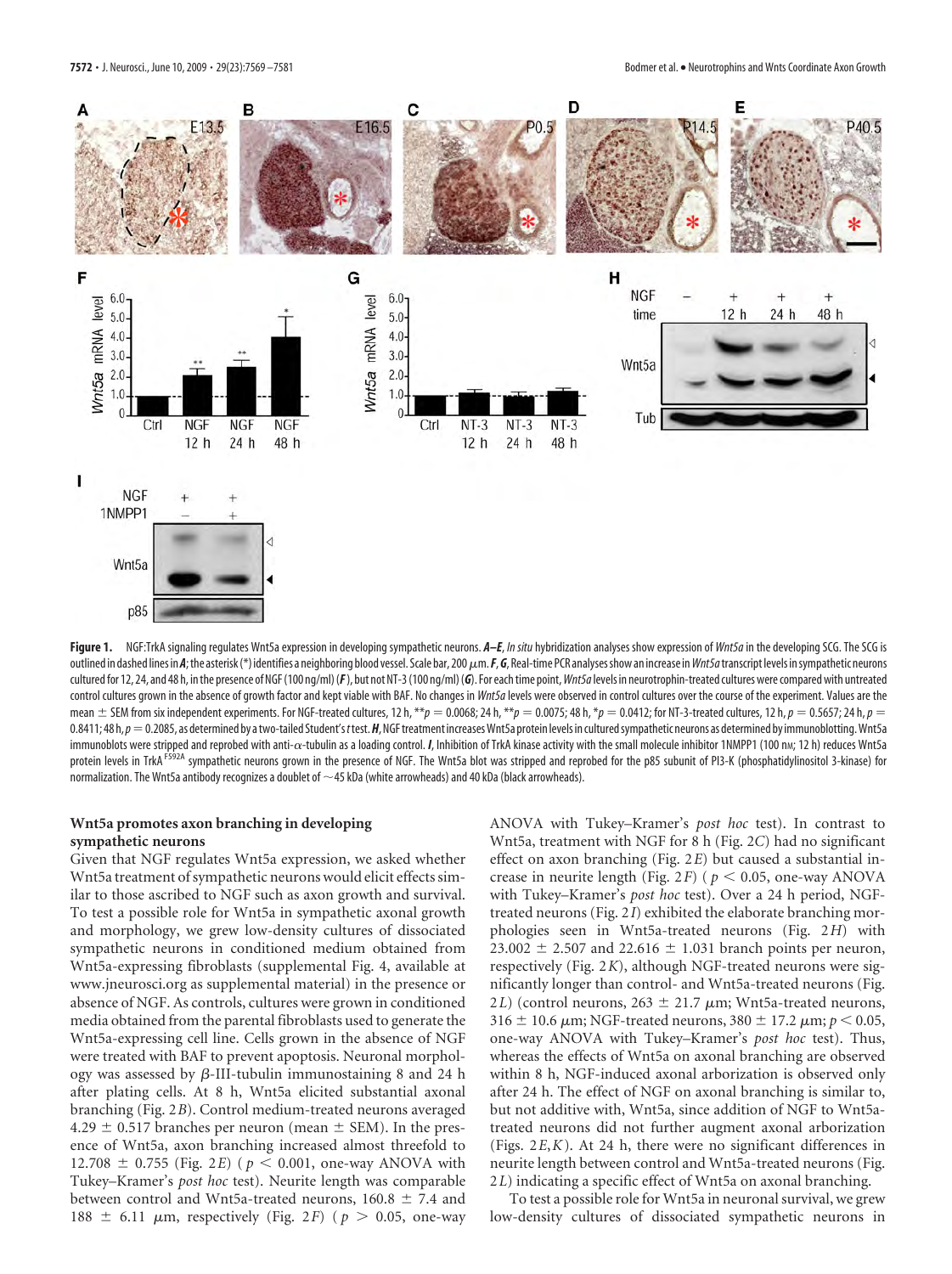

Figure 2. Wnt5a promotes axonal branching and growth.  $A-D$ ,  $B$ -III-Tubulin staining shows morphologies of sympathetic neurons cultured for 8 h in control media (*A*), Wnt5a (*B*), NGF (*C*), or NGF plus Wnt5a (D)-containing media. Scale bar, 50  $\mu$ m. E, F, Quantification of branch points per neuron (E) and neurite length (F) in low-density dissociated cultures treated as described in A-D. Values are the mean  $\pm$  SEM from five independent experiments.  $*p<0.05$ ,  $**p<0.01$ , and  $***p<0.001$ , significantly different from control media-treated neurons, as determined by one-way ANOVA followed by Tukey's multiple-comparisons test.  $G-J$ ,  $\beta$ -III-Tubulin staining shows morphologies of sympathetic neurons cultured for 24 h in control media (6), Wnt5a (*H*), NGF (*I*), or NGF plus Wnt5a (J)-containing media. Scale bar, 50  $\mu$ m. K, L, Quantification of branch points per neuron (K) and neurite length (L) in low-density dissociated cultures treated as described in G-J. Values are the mean  $\pm$  SEM from five independent experiments.  $\ast$   $p$  < 0.05 and  $\ast\ast\ast$   $p$  < 0.001, significantly different from control medium-treated neurons, as determined by one-way ANOVA followed by Tukey's multiple-comparisons test. M, Quantification of percentage neuronal survival in dissociated cultures treated with anti-NGF, anti-NGF plus Wnt5a, NGF, or NGF plus Wnt5a for 48 h. Neurons were initially grown for 4-5 d in NGF (10 ng/ml)-containing media and then shifted to the different conditions described above. Neuronal survival was determined by Hoechst staining to visualize nuclear morphology. Values are the mean ± SEM from four independent experiments. \*\*\* $p < 0.001$ , significantly different from anti-NGF-treated neurons, as determined by one-way ANOVA followed by Tukey's multiple-comparisons test.

Wnt5a or control conditioned medium in the presence or absence of NGF for 48 h. Percentage neuronal survival was determined by Hoechst staining to visualize nuclear morphology. Wnt5a treatment did not promote neuronal survival, with only 34% of neurons surviving, comparable with the 29% survival observed when neurons were cultured in the absence of NGF. In contrast, treatment of neurons with NGF (10 ng/ml), in the presence or absence of Wnt5a, supported neuronal survival at  $\sim$ 85% (Fig. 2*M*). These results indicate that Wnt5a is not sufficient to promote sympathetic neuron survival in the absence of NGF.

## **Wnt5a-mediated axon branching is rapid and transcription independent**

To visualize how sympathetic axons develop in response to Wnt5a, we performed time-lapse imaging of Wnt5a-treated neurons at 30 min intervals for up to 2 h. Neurons were initially plated and cultured in control conditioned medium for 8 h, and then stimulated with Wnt5a media. Wnt5a had immediate and pronounced effects on axon branching. As early as 30 min after Wnt5a addition, neurons exhibited distinct sprouting and extension of branches (Fig. 3*G*,*K*), and after 2 h of imaging, most Wnt5a-treated neurons had elaborate multibranched arbors (Fig. 3*J*). The number of newly formed branches increased with time such that Wnt5a-treated neurons ( $n = 16$  neurons) averaged 18.64  $\pm$  2.1 branches per neuron after 2 h of imaging, an increase of 188% (Fig. 3*F–K*). In neurons treated with control conditioned medium ( $n = 18$  neurons), the rate and extent of branching was slow, averaging  $9.88 \pm 0.55$  branches per neuron after 2 h (Fig. 3*A–E*,*K*). Although the newly formed branches in Wnt5a-treated neurons showed rapid extension, the primary neurites grew to a similar extent as in control medium-treated neurons, such that we observed no obvious differences in length of the longest neurite between the two groups after 2 h.

These rapid effects indicate that Wnt5a might induce axon remodeling by regulating cytoskeletal effectors, independent of transcription. To directly test the role of transcription in the action of Wnt5a, neurons were first cultured in control conditioned medium for 8 h to allow neurite outgrowth and then exposed to Wnt5a in the presence of the transcription inhibitor actinomycin D  $(0.1 \mu g/ml)$  for 16 h. This concentration of actinomycin D has been shown previously to completely block transcription in sympathetic neuron cultures (Franklin and Johnson, 1998). Actinomycin D had no effect on Wnt5a-induced axon branching (Fig. 3*L*), indicating a transcription-independent mode of action for Wnt5a. To test the translational requirements for the rapid effects of Wnt5a on axon branching, we initially cultured neurons overnight in control conditioned medium to allow formation of neurites. Subsequently, we treated cultures with control or Wnt5a-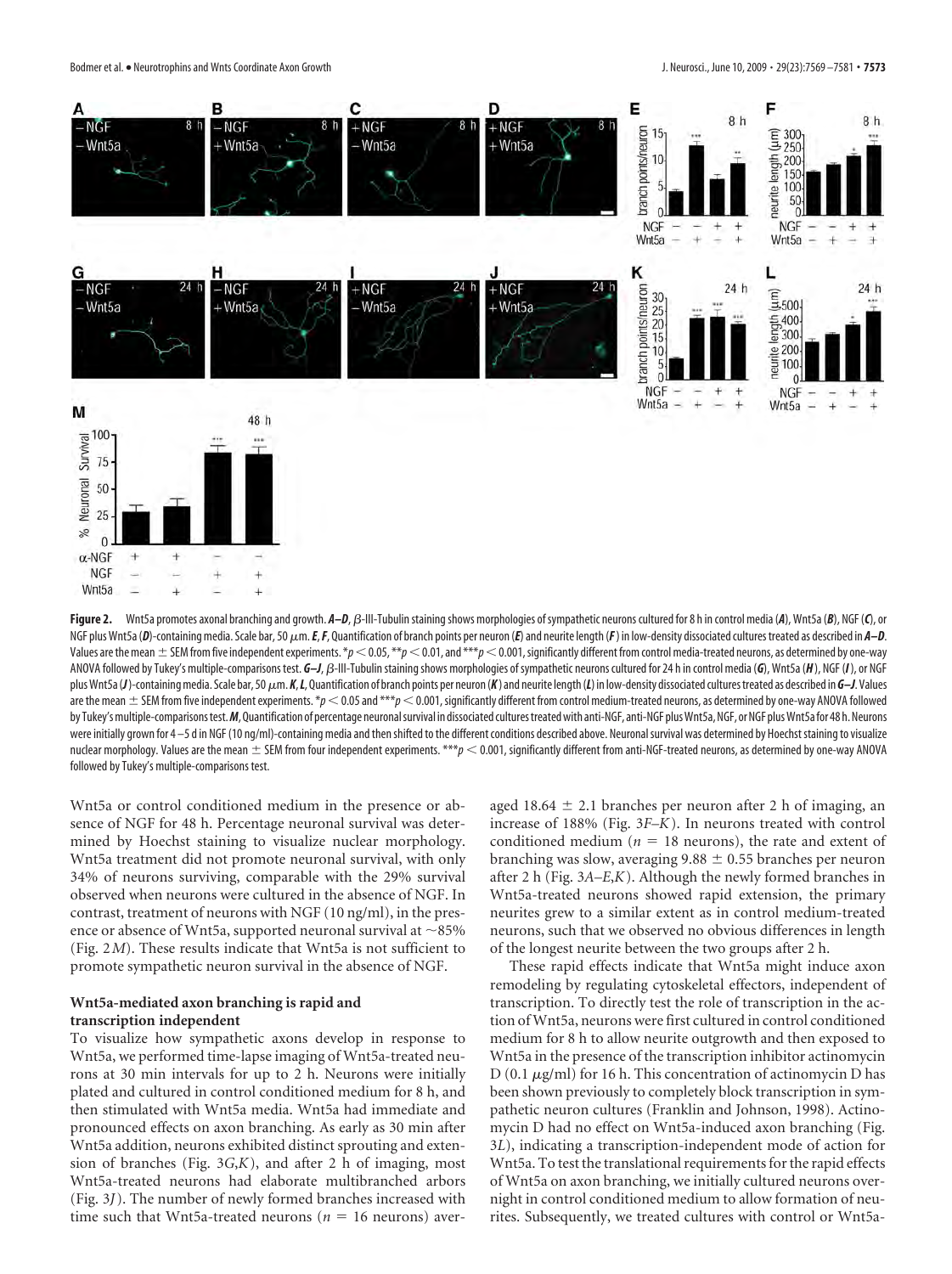

Figure 3. Wnt5a elicits rapid effects on axon branching, independent of transcription and translation. A–E, Phase-contrast images of a sympathetic neuron treated with control media for 30 min (B), 60 min (C), 90 min (D), and 120 min (E). F-J, Phase-contrast images of a sympathetic neuron treated with Wnt5a-containing media for 30 min (G), 60 min (H), 90 min (I), and 120 min (J). Neurons were initially plated in control conditioned medium for 8 h, and then treated with Wnt5a or control media for up to 2 h. Scale bar, 40  $\mu$ m. K, Quantification of axonal branch points in neurons treated as described in *A–J*. Results are the mean  $\pm$  SEM from a total of three independent experiments with six to eight neurons imaged per condition for each experiment.  $*p$  < 0.05,  $*p$  < 0.01, \*\*\**p* < 0.001, significantly different from control medium-treated neurons, as determined by one-way ANOVA followed by Tukey's multiple-comparisons test. *L*, Quantification of axonal branch points in neurons treated with control or Wnt5a media in the presence or absence of actinomycin D(0.1 µg/ml). Neurons were initially plated in control conditioned medium for 8 h and then treated with Wnt5a or control media in the presence or absence of actinomycin D (0.1  $\mu$ g/ml) for 16 h. Neurons were then fixed and immunostained with  $\beta$ -III-tubulin. \*\* $p$  < 0.01, significantly different from control medium-treated neurons, as determined by one-way ANOVA followed by Tukey's multiple-comparisons test.*M*, Quantification of axonal branch points in neurons treated with control or Wnt5a media in the presence or absence of cycloheximide (1 $\mu q/m$ ). Neurons were initially plated in control conditioned medium overnight to allow extension of neurites, and then treated for 1 h with Wnt5a or control media in the presence or absence of cycloheximide (1  $\mu$ g/ml; pretreatment, 15 min). Neurons were then fixed and immunostained with  $\beta$ -III-tubulin.  $\gamma p < 0.05$  and  $*p$   $<$  0.01, significantly different from control medium-treated neurons, as determined by one-way ANOVA followed by Tukey's multiple-comparisons test.

containing media for 1 h in the presence or absence of the translational inhibitor cycloheximide (1  $\mu$ g/ml; pretreatment, 15 min). Cycloheximide treatment did not affect the ability of Wnt5a to induce short-term axon branching (Fig. 3*M*), suggesting a translation-independent mechanism potentially via local regulation of cytoplasmic effectors. Together, these experiments demonstrate a potent, rapid, and transcription/translationindependent effect of Wnt5a on the rate and extent of axon branching in developing sympathetic neurons.

#### **Localized effects of Wnt5a on axon branching and growth**

To determine whether Wnt5a could locally induce changes in axon morphology and growth, Wnt5a was added directly to axon terminals of compartmentalized cultures of sympathetic neurons. In this culture system, neuronal cell bodies and axon terminals are segregated into distinct fluid compartments by a Teflon– grease barrier, allowing addition of growth factors directly to axons (Campenot, 1977, 1979). Wnt5a-treated axons showed

strikingly elaborate morphologies with significantly enhanced arborization (Fig. 4*B*), whereas hardly any branching was seen in sympathetic axons treated with control media (Fig. 4*A*). Wnt5atreated neurons had on average  $16.38 \pm 2.99$  branch points per axon compared with 6.69  $\pm$  1.72 branch points per axon for control neurons ( $p = 0.0267$ , unpaired, two-tailed Student's *t* test). The complex pattern of arborization seen in Wnt5a-treated axons *in vitro* is reminiscent of the morphological changes that sympathetic axons undergo *in vivo* on innervation of final target tissues (Glebova and Ginty, 2004). Wnt5a added exclusively to axon compartments also significantly enhanced axonal extension (in micrometers per day) into side compartments of compartmentalized cultures over the 72 h period of monitoring axon growth (Wnt5a, 291.05  $\pm$  32.96  $\mu$ m/d, vs control, 172.32  $\pm$  10.78  $\mu$ m/d;  $p = 0.0485$ , unpaired, two-tailed Student's *t* test). Thus, whereas the effects of Wnt5a on axonal branching are observed within 8 h, Wnt5a-induced increases in axon elongation are observed after 3 d of exposure to the Wnt ligand.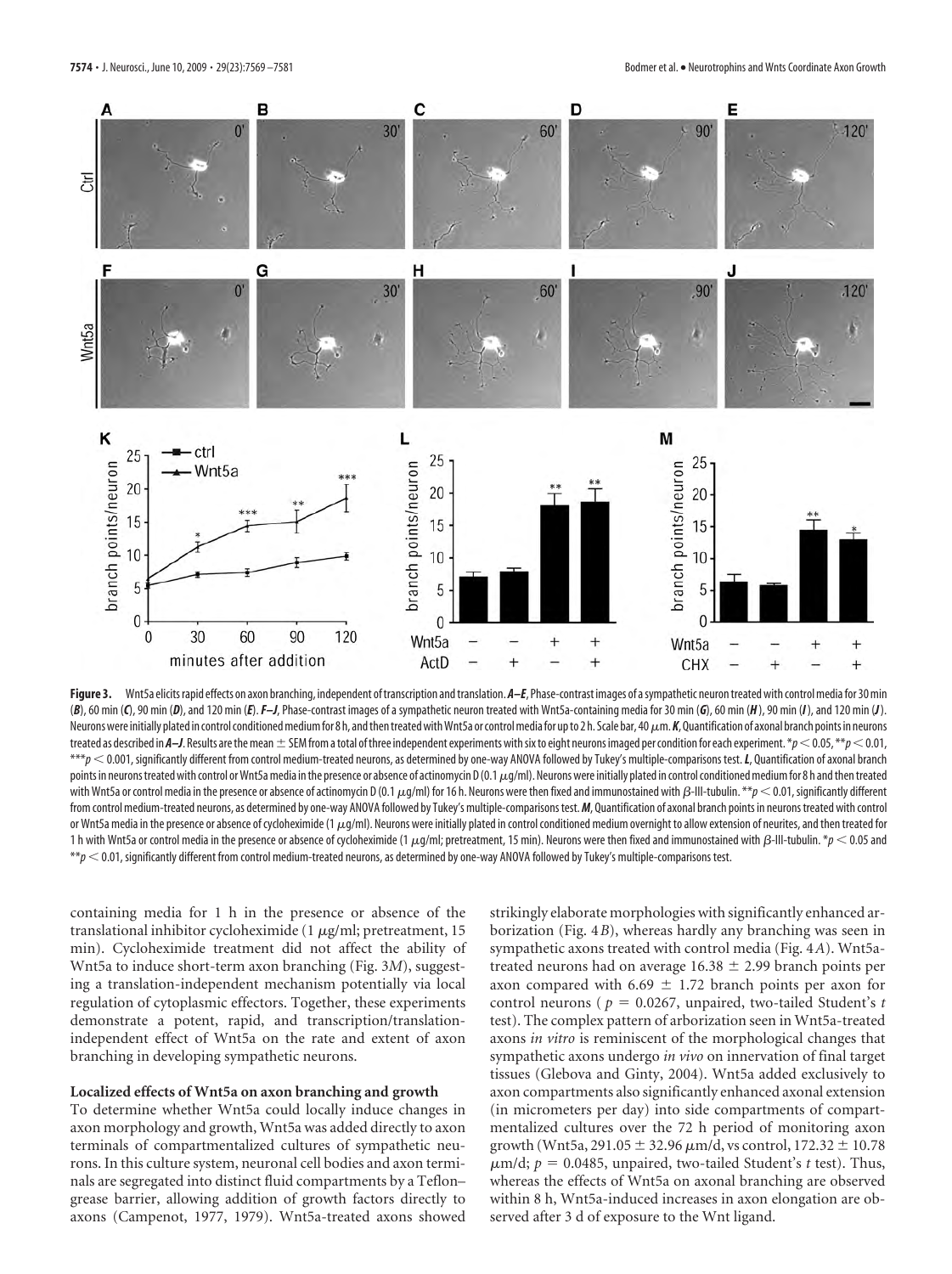

**Figure 4.** Localized effects of Wnt5a on axon branching and growth. *A*, *B*, Wnt5a added directly to axons promotes axonal branching and axonal extension over 3 d. In compartmentalized cultures, Wnt5a-treated axons (B) exhibit robust axonal arborization and growth, compared with axons treated with control medium (A). Images of  $\beta$ -III-tubulin immunostaining are inverted. Scale bar, 330 μm. C–E, Neutralizing Wnt5a in axon compartments attenuates NGF-dependent growth. NGF added exclusively to sympathetic axons in compartmentalized cultures elicits axonal extension and branching responses (*D*, arrows) that are eliminated by the inclusion of a neutralizing antibody to NGF (*C*). Sympathetic axons treated with NGF in the presence of a Wnt5a neutralizing antibody wereshorter and highly fasciculated, with little branching attheirterminals(*E*, arrowheads). Scale bar, 330 m.*F*, *G*, Quantification of branch points per track (*F*) and axonal growth (in micrometers per day) (*G*) in low-density compartmentalized cultures treated as indicated in *C–E*except in the last condition in which neutralizing Wnt5a antibody was added to the cell body (CB) compartments. Values are the mean  $\pm$  SEM from six independent experiments.  $*p$  < 0.05,  $*p$  < 0.01, and  $***p$   $<$  0.001, as determined by one-way ANOVA followed by Tukey's multiple-comparisons test.

If NGF regulates Wnt5a expression in sympathetic neurons to mediate axonal growth and branching, then depleting endogenousWnt5a should interfere with the growth-promoting abilities of NGF. To block endogenous Wnt5a signaling, we used an antibody that has been previously shown to neutralize Wnt5a activity in hematopoietic stem cells (Murdoch et al., 2003). In compartmentalized cultures, NGF added exclusively to axon terminals of sympathetic axons elicits axonal extension and branching responses (Fig. 4*D*). Consistent with previous studies, the axonal effects of NGF were completely eliminated by the inclusion of a neutralizing antibody to NGF (Fig. 4*C*) (Kuruvilla et al., 2004). Sympathetic axons treated with NGF in the presence of the Wnt5a neutralizing antibody were shorter and highly fasciculated, with little branching at their terminals (Fig. 4*E*). These results suggest that the Wnt5a synthesized by sympathetic neurons is secreted and that it acts downstream of NGF to mediate axonal extension and branching. The neutralizing Wnt5a antibody antagonized NGFdependent axonal branching (Fig. 4*F*) and growth (Fig. 4*G*) only when added to distal axons and had no significant effect when added directly to cell bodies. Together with our findings that Wnt5a promotes branching within minutes and that it acts via a transcription-independent mechanism (Fig. 3*A–L*), these results point to a local effect of Wnt5a in distal axons.

## **NGF-dependent axonal branching and growth is reduced in sympathetic neurons lacking** *Wnt5a*

To directly test the role of Wnt5a as a downstream effector of NGF-dependent axonal branching, we next analyzed the ability of neurons lacking *Wnt5a* to grow in response to NGF. NGF-dependent axonal growth was assessed in SCG explants and dissociated sympathetic neurons isolated from  $Wnt5a^{-/-}$  and wild-type mice. SCG explants ( $n = 8$  explants for each genotype) harvested from E18.5 wild-type and *Wnt5a<sup>-/-</sup>* mice were grown for 72 h in collagen gel in the presence of NGF. Whereas control explants exhibited robust NGF-dependent axonal growth as evident from a broad axonal halo (Fig. 5*A*), *Wnt5a<sup>-/-</sup>* explants showed poor outgrowth (Fig. 5*B*), despite the presence of NGF in the culture media. Neurite outgrowth, as quantified by measuring the area covered by the axons of each explant relative to the area occupied by the cell bodies, indicated a significant 1.6-fold reduction in growth by *Wnt5a<sup>-/-</sup>* explants ( $p = 0.029$ , unpaired, two-tailed Student's *t* test).

Low-density cultures of dissociated sympathetic neurons were established

from  $Wnt5a^{-/-}$  and wild-type mice, and their morphology examined after 24 h in culture by immunostaining for  $\beta$ -IIItubulin. For the majority of wild-type neurons, a single axonal shaft emerged from a neuronal cell body, which then ramified into secondary branches and finer collaterals (Fig. 5*C*). In wildtype neurons, the main axonal shaft and secondary branches had several filopodia-like extensions that were longer than  $5 \mu m$ . In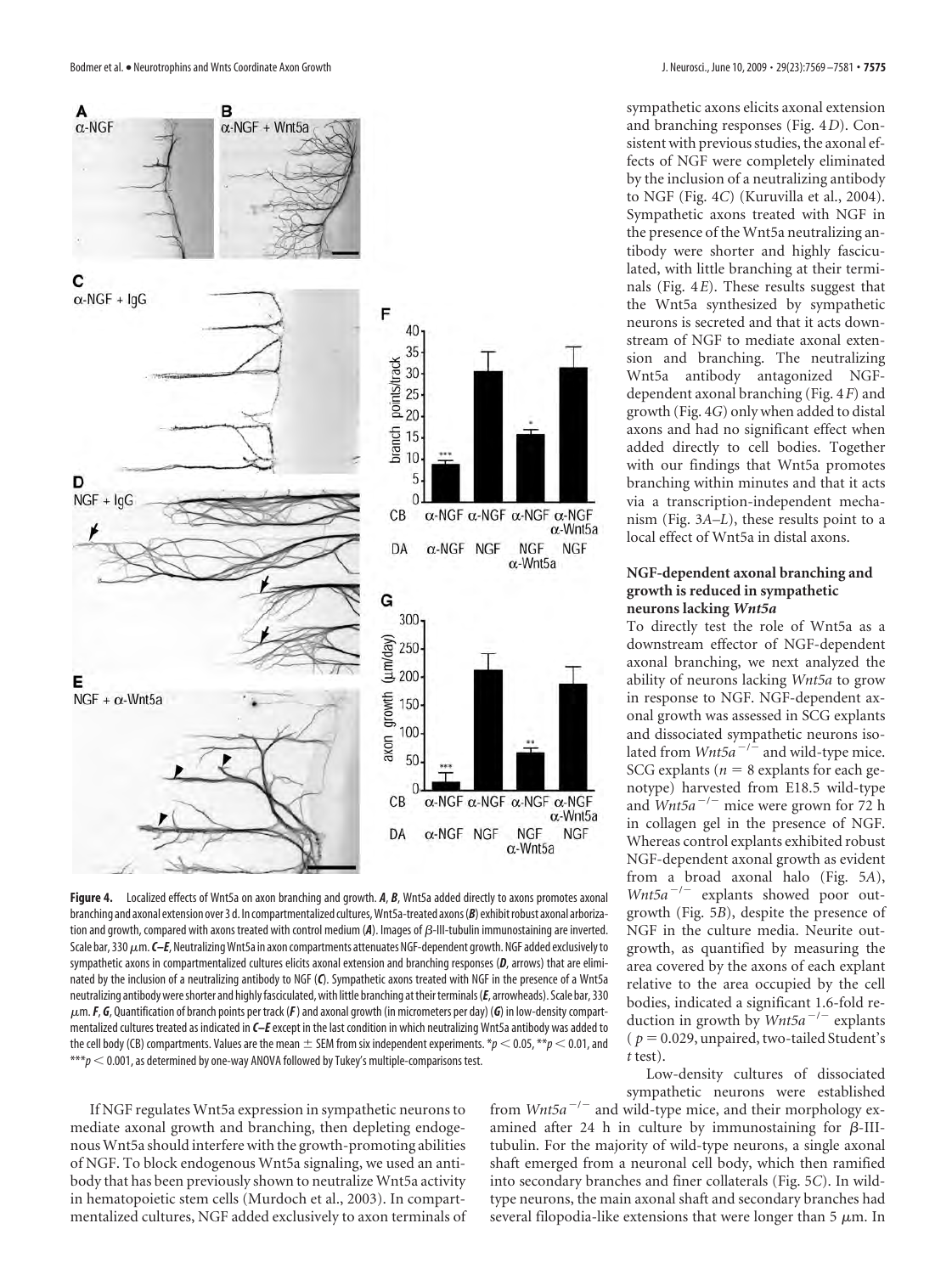

**Figure 5.** Sympathetic neurons lacking *Wnt5a* show deficits in NGF-dependent axonal branching and growth. *A*, *B*, Reduced NGF-dependent axonal growth in SCG explants from *Wnt5a*  $\frac{-}{7}$  mice. SCG explants from E18.5 wild-type (A) and *Wnt5a*  $\frac{-}{7}$  (B) mice were grown for 3 d in collagen gel in NGF-containing media; ganglia were then fixed and immunostained for  $\beta$ -III-tubulin. Scale bar, 320  $\mu$ m. *C*, *D*, *Wnt5a*  $^{-7}$  sympathetic neurons show reduced branching in response to NGF. Dissociated sympathetic neurons isolated from E18.5 wild-type (*C*) or *Wnt5a*  $^{-/-}$  (D) embryos were cultured for 24 h in NGF-containing media and then immunostained for  $\beta$ -III-tubulin. Scale bar, 20  $\mu$ m. *E*, *F*, Exogenous Wnt5a rescues the axonal growth deficits in *Wnt5a<sup>-/-</sup>SCG* explants. SCG explants from E16.5 *Wnt5a<sup>-/-</sup>* mice were grown for 3 d in collagen gel in control (*E*) or Wnt5a (*F*) conditioned media supplemented with NGF (50 ng/ml), and then immunostained for  $\beta$ -III-tubulin. Scale bar, 320  $\mu$ m. **G, H**, Exogenous Wnt5a rescues the branching deficits in dissociated  $Wn5a^{-/-}$  neurons. Dissociated sympathetic neurons isolated from E18.5 Wnt5a  $^{-/-}$  mice were cultured for 24 h in control (G) or Wnt5a (H) conditioned medium supplemented with NGF (50 ng/ml), and then immunostained for  $\beta$ -IIItubulin. Scale bar, 40  $\mu$ m.

contrast,  $Wnt5a^{-/-}$  neurons had very smooth axons with little branching along the main axonal shaft and secondary branches (Fig. 5*D*). Quantification of axonal branch points indicated a 2.3-fold reduction in axonal branching in *Wnt5a<sup>-/-</sup>* neurons  $(n = 7$  independent experiments, total of 265 neurons) compared with wild-type neurons (296 neurons) ( $p = 0.0004$ , unpaired, two-tailed Student's *t* test). No significant differences were observed in neurite length between wild-type and mutant neurons after 24 h in culture ( $p = 0.0636$ , unpaired, two-tailed Student's *t* test), indicating that axon outgrowth is less sensitive to the loss of Wnt5a than axonal branching.

We reasoned that, if the loss of Wnt5a is primarily responsible for reduced axonal branching observed in *Wnt5a<sup>-/-</sup>* neurons cultured in the presence of NGF, addition of exogenous Wnt5a should rescue the deficits. Indeed, *Wnt5a<sup>-/-</sup>* SCG explants exposed to exogenous Wnt5a for 72 h showed a significant 2.3-fold increase in axonal outgrowth compared with those treated with control medium (Fig.  $5E$ , F) ( $n = 3$  explants for each condition;  $p = 0.027$ , unpaired, two-tailed Student's *t* test). Exogenous Wnt5a also elicited elaborate axonal arborization in dissociated *Wnt5a<sup>-/-</sup>* sympathetic neurons, compared with those treated with control medium (Fig. 5*G*,*H*). Quantification revealed a significant increase (threefold) in axonal branching ( $p = 0.016$ , unpaired, two-tailed Student's*t* test), but not neurite length ( *p* 0.22, unpaired, two-tailed Student's *t* test) in *Wnt5a<sup>-/-</sup>* neurons treated with exogenous Wnt5a in the 24 h culture period. These results indicate that the signaling machinery required to respond to Wnt5a-dependent branching remains intact in *Wnt5a<sup>-/-</sup>* neurons and that the branching deficits are caused primarily by the absence of Wnt5a in these neurons.

## *Wnt5a<sup>-/-</sup>* mice have deficits in the developing sympathetic **nervous system**

Given the axonal branching and growth deficits observed *in vitro* in sympathetic neurons lacking Wnt5a, we investigated whether Wnt5a is required for SCG development and sympathetic innervation of target tissues *in vivo*. In *Wnt5a<sup>-/-</sup>* mice, the SCG at E13.5 had coalesced into discrete ganglia and expressed tyrosine hydroxylase, a marker of neuronal differentiation (Fig. 6*A*,*B*) and  $\beta$ -III-tubulin (data not shown) at normal levels. Furthermore, from E13.5 to E15.5, a time period of robust cellular proliferation (Fagan et al., 1996), the *Wnt5a<sup>-/-</sup>* SCG has a similar number of cells compared with wild type, suggesting early stages of differentiation and proliferation are unperturbed by Wnt5a loss (Fig. 6*A–D<sub>1</sub>I*). However, at E17.5, when sympathetic neuronal survival is dependent on NGF, we observed a substantial (34%) decrease in  $Wnt5a^{-/-}$  SCG cell number that progressed throughout P0.5 (Fig. 6*E–I*) ( $p < 0.01$  for E17.5 and  $p < 0.05$  for P0.5, unpaired two-tailed Student's *t* test), similar to the timing and magnitude of developmental cell loss documented in *NGF<sup>-/-</sup>* (Brennan et al., 1999; Francis et al., 1999) and *TrkA*<sup>-</sup> mice (Fagan et al., 1996). For comparison, in both *NGF<sup>-/-</sup>* and  $TrkA^{-1}$  mice, a significant reduction in neuronal number is first detected at E17.5, with a 39–61% decrease in the  $NGF^{-/-}$  mice (Brennan et al., 1999; Francis et al., 1999) and 35% decrease in *TrkA*<sup>-/-</sup> mice (Fagan et al., 1996) compared with wild-type mice.

Given the decrease in SCG cell number at E17.5, we performed immunocytochemistry against tyrosine hydroxylase and an apoptotic marker, cleaved caspase-3, in the wild-type and  $Wnt5a^{-/-}$ SCG. Quantification of the percentage of caspase-3-positive cells in E15.5 wild-type (6.8  $\pm$  1.6%) and *Wnt5a<sup>-/-</sup>* (7.4  $\pm$  2.5%) SCG indicated there is no significant difference in levels of apo-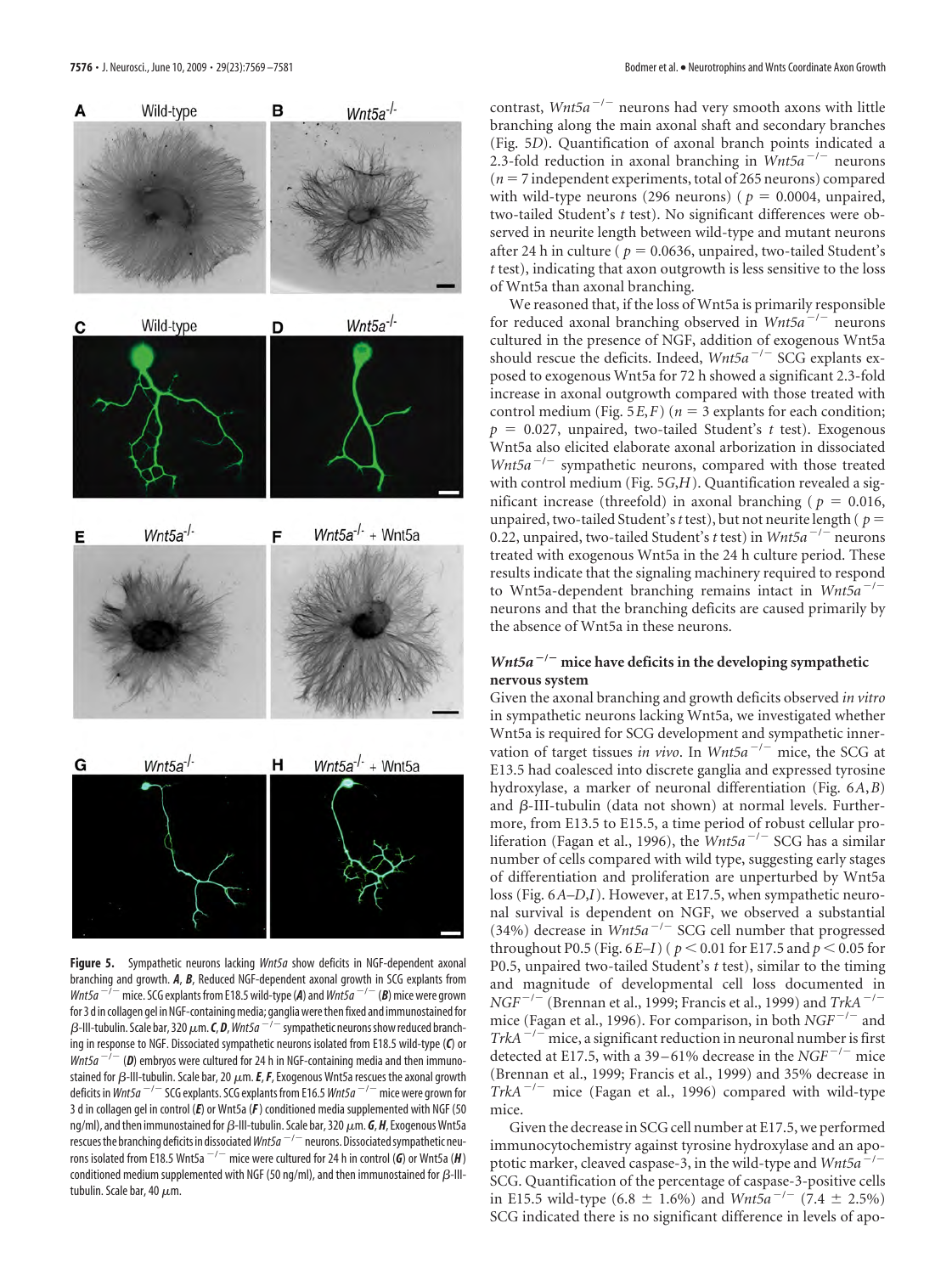

**Figure 6.** *Wnt5a*  $^{-/-}$  mice show reduced innervation of SCG targets, enhanced apoptosis in the SCG, and abnormalities in sympathetic chain formation.  $A$ –*H*, Tyrosine hydroxylase immunocytochemistry of wild-type and *Wnt5a*  $^{-/-}$  SCG at E13.5(*A*, *B*), E15.5 (C, D), E17.5 (E, F), and P0.5 (G, H). Scale bar, 100  $\mu$ m. *I*, Quantification of SCG cell number in wild-type and *Wnt5a* – embryos at E13.5, E15.5, E17.5, and P0.5 by Nissl staining and cell counting show that a significant reduction in cell number is first evident in the mutants at E17.5 and progresses through P0.5. Values are the mean  $\pm$  SEM ( $n = 7$  embryos for E13.5,  $n = 5$  for E15.5,  $n = 4$  for E17.5, and  $n = 3$  for P0.5 for each genotype). \*\* $p < 0.01$  (E17.5) and \* $p < 0.05$  (P0.5) as determined by unpaired, two-tailed Student's *t* test. **J–M**, Cleaved caspase-3 immunocytochemistry of wild-type and Wnt5a<sup>-/-</sup>SCG at E15.5 (**J**,  $K$ ) and E17.5 ( $L$ ,  $M$ ). Scale bar, 100  $\mu$ m.  $N$ , Quantification of the percentage apoptotic cells in the SCG of wild-type and *Wnt5a*  $^{-/-}$  embryos at E15.5 and E17.5 by counting the number of cleaved caspase-3-positive cells as a percentage of all tyrosine hydroxylase-positive cells. Values are the mean  $\pm$  SEM for each genotype (E15.5,  $n = 5$ ; E17.5,  $n = 7$ ). \* $p = 0.0175$  (E17.5) as determined by an unpaired two-tailed Student's *t* test. *O*, Quantification of percentage neuronal survival of dissociated sympathetic neurons from E15.5 wild-type and *Wnt5a<sup>-/-</sup>SCG* cultured in the presence of 1, 10, and 30 ng/ml NGF. Values are the mean  $\pm$  SEM of four independent experiments. *P*, *Q*, Tyrosine hydroxylase immunocytochemistry and 4',6'-diamidino-2phenylindole (DAPI) staining of the nasal epithelium in wild-type (P) and Wnt5a<sup>-/-</sup> (Q) E15.5 embryos reveals reduced innervation in the absence of *Wnt5a* (tyrosine hydroxylase is shown in green and DAPI in blue). Scale bar, 50  $\mu$ m. *R*, *S*, Whole-mount tyrosine hydroxylase staining of the eye in wild-type (R) and *Wnt5a<sup>-/-</sup>* (S) E16.5 mice indicates that SCG neurons fail to innervate this target in *Wnt5a*  $-/-$  embryos (white arrows). Scale bar, 500  $\mu$ m. **T,** *U*, Whole-mount tyrosine hydroxylase immunostaining of E16.5 wild-type (T) and *Wnt5a*  $^{-/-}$  (U) embryos show a disorganized sympathetic chain in the absence of *Wnt5a* (black arrowheads indicate fused or ectopic ganglia; white arrowhead indicates abnormal axonal projections; black arrows indicate proximal projections along intercostal arteries). Scale bar, 100  $\mu$ m.

ptosis at E15.5 (Fig. 6*J*,*K*,*N*). In contrast, at E17.5, the percentage of cleaved caspase-3-positive cells is significantly higher in the *Wnt5a*<sup> $-/-$ </sup> SCG (22.9  $\pm$  4.3%) compared with wild type (12.5  $\pm$ 1.2%) (Fig. 6*L–N*). Thus, enhanced SCG apoptosis and reduction in cell number in *Wnt5a<sup>-/-</sup>* embryos occurs at a developmental time when axons are actively innervating target tissues and gaining access to NGF.

To determine whether there is a cellautonomous requirement for Wnt5a in neuronal survival, we isolated sympathetic neurons from wild-type and  $Wnt5a^{-/-}$ SCGs at E15.5, before the onset of enhanced apoptosis seen *in vivo*, and maintained dissociated neurons in different concentrations of NGF (1, 10, and 30 ng/ ml) for 4 d *in vitro*. Although NGF at 10 and 30 ng/ml was more effective than 1 ng/ml at promoting neuronal survival in both wild-type and *Wnt5a<sup>-/-</sup>* neurons, we did not see any significant differences in sensitivity to NGF between the two genotypes. Quantification of NGFdependent neuronal survival showed<br>equivalent numbers of surviving numbers of surviving  $Wnt5a^{-/-}$  and wild-type neurons at each NGF concentration (Fig. 6*O*). These results indicate that Wnt5a is not primarily required to mediate NGF-dependent neuronal survival.

In light of the requirement for Wnt5a in NGF-mediated axon branching *in vitro* and the increased apoptosis in  $Wnt5a^{-/-}$ SCG when neuronal survival is dependent on target-derived NGF, we examined innervation of distal sympathetic targets in *Wnt5a*  $^{-/-}$  mice. TH staining of SCG targets indicated far less sympathetic fibers innervate the nasal epithelium at E15.5 (Fig. 6*P*,*Q*) and the eye at E16.5 (Fig.  $6R, S$ ) in *Wnt5a<sup>-/-</sup>* embryos compared with wild type. These results indicate that *Wnt5a*<sup> $-/-$ </sup> sympathetic fibers fail to effectively innervate distal targets, before observed increases in neuronal apoptosis and cell loss at E17.5.

Because of the shortened anterior–posterior axis in  $Wnt5a^{-/-}$  embryos, we investigated the spatial organization of the entire sympathetic chain. By wholemount tyrosine hydroxylase staining, we determined that E16.5 *Wnt5a<sup>-/-</sup>* embryos had aberrant segmentation and organization of the sympathetic chain that was more pronounced caudally (Fig. 6*U*, black arrowheads). These defects in segmentation were also observed in the nascent sympathetic chain at E13.5 (data not shown). Although we sometimes observed axonal projections emanating from mutant sympathetic ganglia at aberrant locations (Fig. 6*U*, white arrowhead) and appearing to be more disorganized, the

proximal projections were often seen coursing along the intercostal arteries similar to that in wild-type embryos (Fig. 6*T*,*U*, arrows). The structural deficits observed in *Wnt5a<sup>-/-</sup>* sympathetic chains is likely attributable to disruptions in elongation of the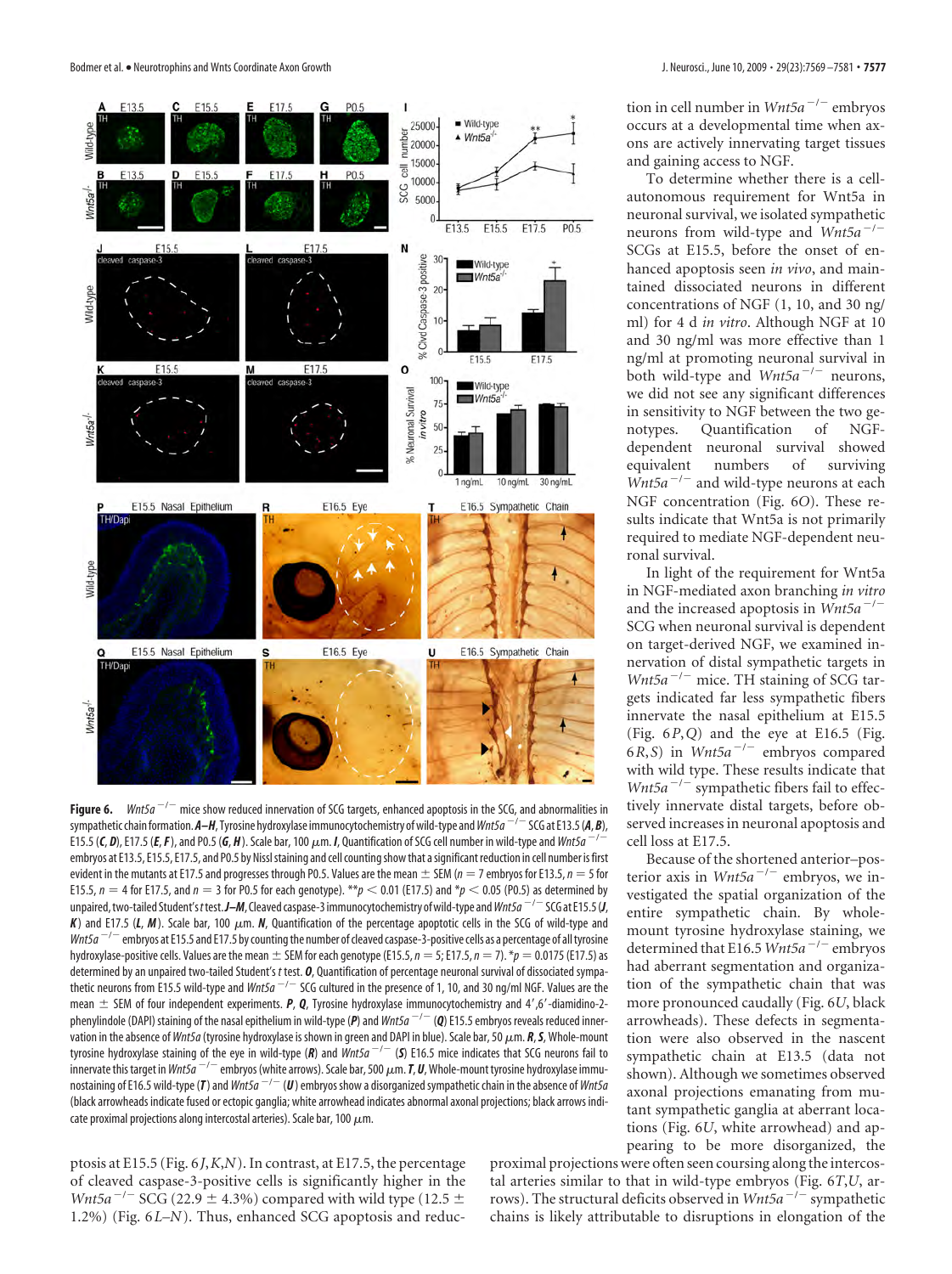

Figure 7. Wnt5a mediates branching via protein kinase C. A, Canonical Wnt/ $\beta$ -catenin signaling in TOPGAL reporter transgenic mouse line is not detected in E16.5 SCG (outlined with dashed line); the asterisk (\*) identifies a neighboring blood vessel. Scale bar, 100  $\mu$ m. *B*, C, TCF transcriptional activity is not required for Wnt5a-mediated axon outgrowth. SCG explants infected with GFP (B) or dominant-negative-TCF (dn-TCF) (C) adenovirus show robust neurite outgrowth in response to Wnt5a. Ganglia were immunostained for β-III-tubulin. Scale bar, 320 μm. **D**, Quantification of neurite outgrowth from SCG explants infected with either GFP or dn-TCF in the presence or absence of Wnt5a-containing media. Values are the mean  $\pm$  SEM for four explants. No significant difference in neurite outgrowth was observed between Wnt5a-treated explants infected with either GFP or dn-TCF adenovirus. Wnt5a-treated explants infected with GFP or dn-TCF were significantly different from control conditioned media-treated explants; \*\* $p < 0.01$  and \*\*\* $p < 0.001$ , as determined by one-way ANOVA followed by Tukey's multiple-comparisons test. *E*, Cultured sympathetic neurons stimulated with recombinant Wnt5a (200 ng/ml; 30 min) show increased levels of phosphorylated PKC (p-PKC). In contrast, levels of p-GSK3, p-c-Jun, p-CaMKII, were unaffected. All Western blots were stripped and reprobed for the p85 subunit of PI3-K as a loading control.*F*, *G*, Wnt5a-dependent axonal branching in sympathetic neurons requires PKC activity. Sympathetic neurons cultured for 24 h in the presence of Wnt5a show extensive branching (*F*) that is abrogated by treatment with a myristoylated PKC $\alpha$  pseudosubstrate (*G*). Neurons were immunostained for β-III-tubulin. Scale bar, 50 μm. *H*, *I*, Quantification of branch points per neuron (*H*) and neurite length (*I*) in low-density dissociated cultures treated with control or Wnt5a conditioned media, in the presence or absence of PKC $\alpha$ -pseudosubstrate. Values are the mean  $\pm$  SEM from three independent experiments. \*\*\* $p < 0.001$  significantly different from control conditioned media-treated neurons, as determined by one-way ANOVA followed by Tukey's multiple-comparisons test.*J*, Quantification of new branch points per projection per 24 h in low-density compartmentalized cultures treated with control or Wnt5a-containing media exclusively on distal axons (DA), in the absence or presence of PKC $\alpha$ -pseudosubstrate added to DA or cell bodies compartments (CB). Values are the mean  $\pm$  SEM from three independent experiments.  $*$  $p < 0.01$ , significantly different from control conditioned media-treated neurons, as determined by one-way ANOVA followed by Tukey's multiple-comparisons test. PKC $\alpha$  (DA) is significantly different from PKC $\alpha$  (CB),  $p < 0.05$ .

anterior–posterior axis and integrity of the adjacent somites in early embryonic development (Goldstein and Kalcheim, 1991; Yamaguchi et al., 1999). Together, these results suggest that, although reduced innervation of targets might be the result of deficits in the intrinsic abilities of  $Wnt5a^{-/-}$  axons to branch and grow as seen *in vitro*, aberrant sympathetic chain formation and navigational errors en route to distal targets could also potentially contribute to the abnormalities in final target innervation observed *in vivo*.

## **Wnt5a-mediated axonal branching requires PKC activity locally in axons**

Wnts signal through three major pathways: the canonical  $\beta$ -catenin-dependent pathway, the planar cell polarity (PCP) pathway, and a Ca<sup>2+</sup>-dependent pathway (Ciani and Salinas, 2005). Activation of the canonical Wnt signaling pathway stabilizes the cytoplasmic effector,  $\beta$ -catenin, which then translocates to the nucleus and binds to the transcription factors T-cell factor (TCF) and lymphoid enhancer factor (LEF) to activate the transcription of target genes. Canonical Wnt pathway activity was assessed in the developing SCG at E16.5, using TOPGAL transgenic mice in which *LacZ* expression reports β-catenin transcriptional activity (DasGupta and Fuchs, 1999). The SCG did not show any X-gal staining for  $\beta$ -galactosidase (Fig. 7*A*), whereas prominent staining was seen in other tissues such as the cochlea (supplemental Fig. 7, available at www.jneurosci.org as supplemental material) as previously reported (DasGupta and Fuchs,

1999). Interfering with the canonical Wnt signaling pathway by expression of a dominant-negative inhibitor of the transcription factor TCF in SCG explants had no effect on Wnt5a-dependent axonal outgrowth (Fig. 7*B–D*). It must be noted here that  $\beta$ -catenin also signals via a transcription-independent mechanism by complexing with cadherins and regulating cell adhesion (Nelson and Nusse, 2004). Although we show that Wnt5a responses in sympathetic neurons are independent of  $\beta$ -cateninmediated transcriptional activity, we cannot completely exclude the role of  $\beta$ -catenin in mediating Wnt5a responses.

Noncanonical Wnt signaling has been shown to elicit an increase in intracellular Ca<sup>2+</sup> and activate Ca<sup>2+</sup>-sensitive enzymes such as CaMKII and PKC (Wodarz and Nusse, 1998; Veeman et al., 2003; Kohn and Moon, 2005). In the Wnt–PCP pathway, noncanonical Wnts activate the small GTPases Rho and Rac as well as c-Jun N-terminal kinase (JNK) to regulate the uniform orientation of cells within an epithelial plane, cellular migration, and convergent-extension movements during neurulation (Montcouquiol et al., 2006). To investigate the signaling pathways by which Wnt5a influences axonal branching, we used a battery of phosphospecific antibodies to identify the signaling effectors activated by Wnt5a in cultured sympathetic neurons. Cultured sympathetic neurons stimulated with recombinant Wnt5a (200 ng/ml; 30 min) showed a significant increase in levels of phosphorylated PKC, using a pan-phospho-PKC antibody that recognizes endogenous PKC  $\alpha$ ,  $\beta$ I,  $\beta$ II,  $\delta$ ,  $\epsilon$ ,  $\eta$ , and  $\theta$  isoforms, when phosphorylated on Ser660 (Fig. 7*E*). Levels of phos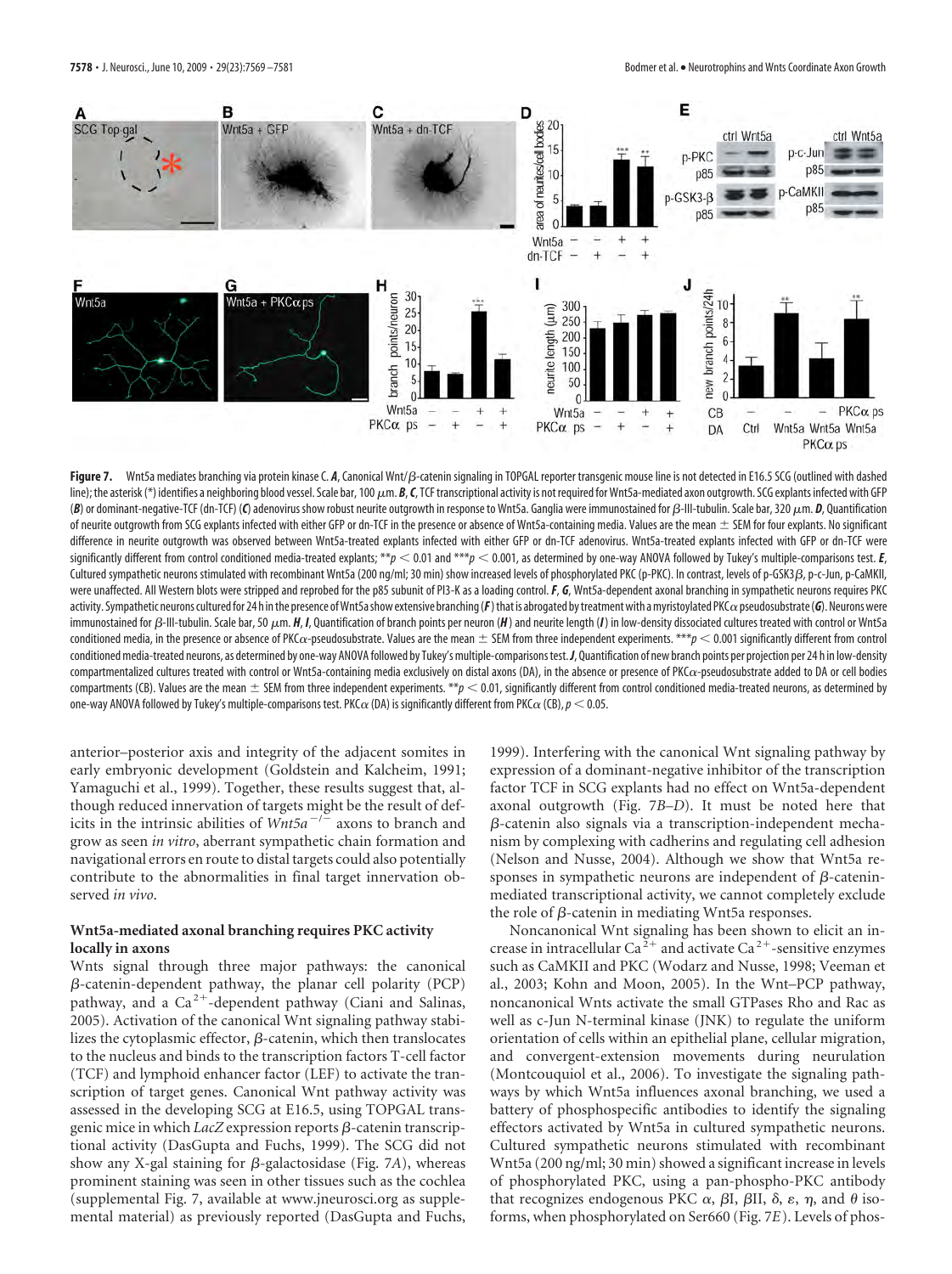phorylated GSK-3 $\beta$ , a component in the canonical Wnt signaling pathway, phosphorylated c-jun, a component of the JNK signaling pathway, and phosphorylated CaMKII were unaffected by Wnt5a treatment (Fig. 7*E*). Additionally, Wnt5a treatment did not elicit any changes in the two major signaling pathways known to be activated by NGF, as evidenced by equivalent levels of phosphorylated Akt and Erk1/2 in control and Wnt5a-treated neurons (supplemental Fig. 6, available at www.jneurosci.org as supplemental material).

Given the Wnt5a-induced increase in phosphorylated PKC, we asked whether PKC is required for Wnt5a-mediated axonal branching in sympathetic neurons. To inhibit PKC activity, we used myristoylated PKC $\alpha$  pseudosubstrate (25  $\mu$ M), a cellpermeable peptide that blocks PKC activity by preventing substrate binding (Eichholtz et al., 1993; Wolf et al., 2008). PKC inhibition effectively repressed Wnt5a-induced branching (Fig. 7*F–H*) without affecting neurite length in control and Wnt5atreated neurons (Fig. 7*I*). Furthermore, by spatially inhibiting PKC activity in the distal axons or cell bodies of compartmentalized cultures, we found that Wnt5a-induced axon branching requires local PKC signaling in distal axons (Fig. 7*J*). Together, our results indicate that Wnt5a-mediated axon remodeling in sympathetic neurons requires PKC activity locally in axons.

#### **Discussion**

The family of neurotrophins provides one of the best examples of target-derived instructive cues that regulate multiple facets of neuronal development including cell survival, axonal and dendritic growth, and synapse formation. Our study highlights a previously uncharacterized regulatory pathway in which targetderived NGF promotes axonal branching and target innervation during sympathetic neuron development by enhancing neuronal expression of Wnt5a. We found that Wnt5a is highly expressed in sympathetic neurons at a developmental time when their axons are reaching and innervating final target tissues. Wnt5a expression is enhanced by NGF, but not by NT-3, an intermediate target-derived axon growth factor for sympathetic neurons. Wnt5a exerts a rapid effect on promoting axon branching and a more delayed effect on enhancing extension. Sympathetic neurons derived from *Wnt5a<sup>-/-</sup>* mice show deficits in NGFdependent axonal branching and growth, but not survival, *in vitro*. In the absence of *Wnt5a*, sympathetic innervation of final target tissues is absent or highly attenuated at early stages preceding increased neuronal apoptosis. These findings reveal Wnt5a as a novel NGF effector that regulates axonal growth, branching, and innervation of sympathetic target tissues. Our study adds to emerging evidence that mechanisms of cross talk between targetderived neurotrophins and growth factors expressed in neurons could underlie neurotrophin actions in the nervous system. In a recent study, autocrine signaling of glucocorticoid-induced tumor necrosis factor receptor-related protein (GITR) and its ligand GITRL within developing sympathetic neurons was shown to be essential for target-derived NGF to promote axon growth and target innervation (O'Keeffe et al., 2008).

Our results indicate that the aspect of NGF-dependent growth most sensitive to Wnt5a signaling is axonal branching. In the presence of NGF, sympathetic neurons lacking *Wnt5a* show significantly reduced axonal branching both *in vitro* and *in vivo*. Within minutes of Wnt5a treatment, axons of sympathetic neurons show distinct branching of growth cones, sprouting of processes from the growth cones, and extension of these new branches. Within 2 h of Wnt5a addition, axons develop complex arborization patterns, whereas a significant effect on axon extension was only observed after extended periods of growth (3 d) in the presence of theWnt ligand.*In vivo*, an acute effect ofWnt5a in sympathetic axons might be to initiate axonal branching on axons reaching final targets, whereas a delayed effect of Wnt5a might be to promote extension of the newly formed branches to completely cover the target territory.

We demonstrated that *Wnt5a<sup>-/-</sup>* neurons show profound deficits in axon branching and growth *in vitro*. There is no cellautonomous requirement for Wnt5a in mediating neuronal survival, and yet enhanced cell death *in vivo* is observed in *Wnt5a<sup>-/-</sup>* SCGs at times when axons are actively innervating target tissues. There are no statistically significant differences in SCG cell number between wild-type and *Wnt5a<sup>-/-</sup>* embryos at E13.5-E15.5, before, or at very early stages of, target innervation. Since most neurogenesis in mouse SCG is complete by E15.5 and the major period of gliogenesis occurs postnatally (Fagan et al., 1996), the normal SCG cell number at E15.5 suggests that proliferation and survival of neuronal precursors are unaffected by the absence of *Wnt5a*. However, at E17.5, there is a significant increase in cell loss and apoptosis, similar to the phenotype observed in *NGF<sup>-/-*</sup> and *TrkA*<sup>-/-</sup> mice, suggesting that, in the absence of *Wnt5a*, axons are unable to reach final targets and gain access to NGF. In support of this hypothesis, distal target tissues such as the nasal epithelium and eye show far less sympathetic fibers at the earliest stages (E15.5–E16.5) of final target innervation, preceding significant cell loss. In light of our *in vitro* data showing that Wnt5a is required in dissociated sympathetic neurons for NGF-mediated axon branching and growth, we propose that the most parsimonious explanation for reduced innervation seen *in vivo* is an intrinsic inability of  $Wnt5a^{-/-}$  axons to grow and branch into final targets. We also observed deficits in sympathetic chain segmentation in Wnt5a-deficient embryos. Segmentation defects may arise, in part, from the reported disruptions in the rostrocaudal integrity of the adjacent somites in the embryonic *Wnt5a*-null mice (Yamaguchi et al., 1999). The rostral somites are normal in E9.5 Wnt5a mutants, whereas the caudal somites become progressively smaller in size (Yamaguchi et al., 1999). We observed a similar rostral– caudal decline in the integrity of the sympathetic chain ganglia in *Wnt5a<sup>-/-</sup>* embryos. Thus, the SCG, the rostralmost ganglia in the sympathetic chain, appeared to be normally located at the bifurcation of the carotid artery, and of normal size until E15.5, and it seems less likely that the reduced innervation of distal SCG targets arises primarily from disruptions in the sympathetic chain. However, we cannot completely exclude the possibilities that defects in somite integrity in  $Wnt5a^{-1}$  embryos and subsequent effects on sympathetic chain segmentation or non-cell-autonomous roles for Wnt5a in intermediate target tissues lead to navigational deficits that contribute, at least in part, to decreased final target innervation.

The localized effects of Wnt5a in axons combined with the result that Wnt5a-dependent axon branching is transcription independent suggest a direct modulation of the actin–microtubule cytoskeleton in axons. Recently, Wnt3a was shown to mediate rapid changes in microtubule organization and directionality in developing DRG neurons, promoting growth cone pausing, expansion, and branching (Purro et al., 2008). Our results indicate that regulation of classical PKCs that are sensitive to elevations in intracellular  $Ca^{2+}$  and diacylglycerol might underlie the actions of Wnt5a in sympathetic axons. Interestingly, Wnt5a induces extensive remodeling of the actin cytoskeletal architecture to promote directional motility and invasiveness of melanoma cells by a  $\beta$ -catenin-independent mechanism that involves phosphorylation and activation of classical PKCs (Weeraratna et al., 2002;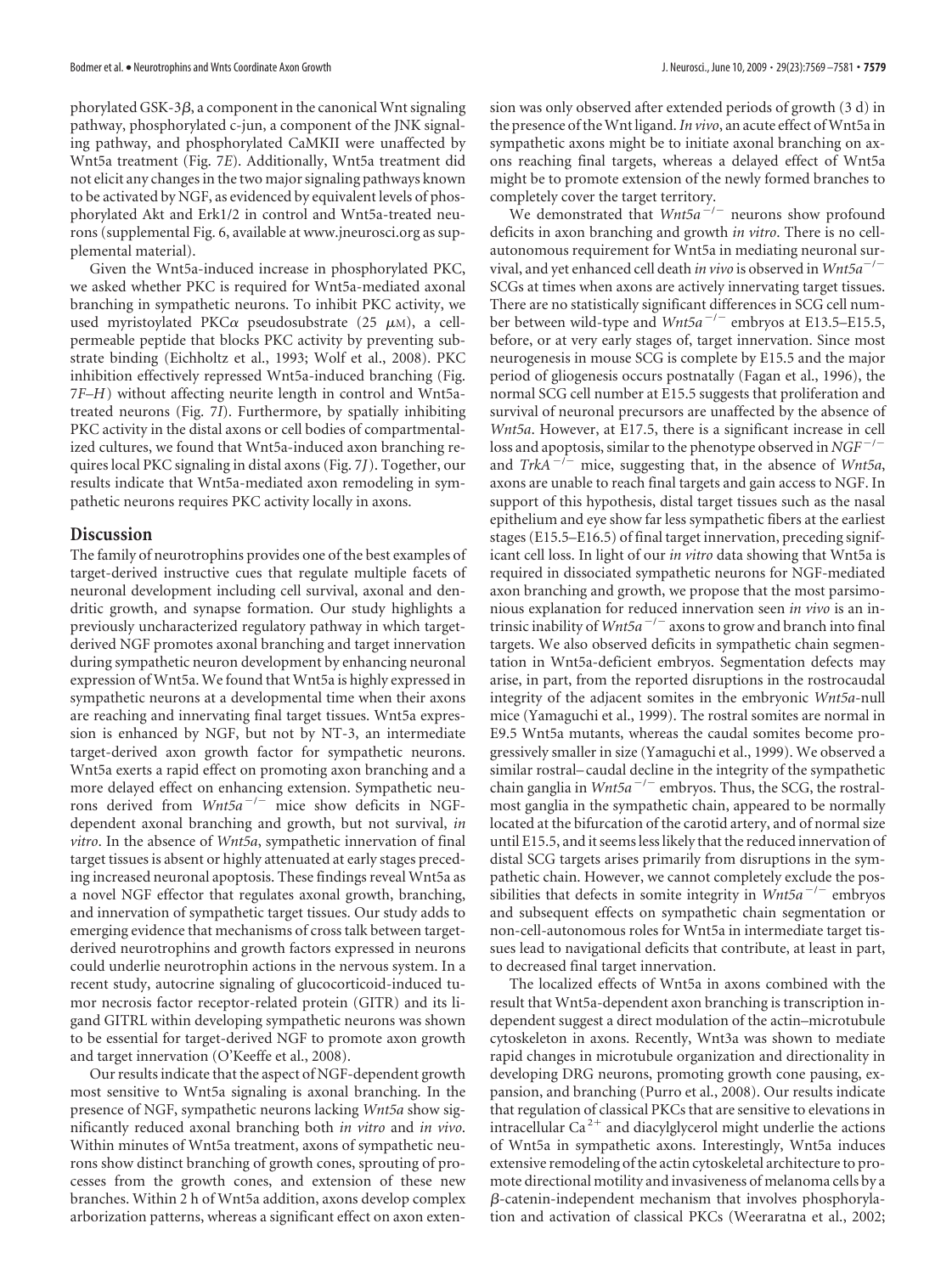Witze et al., 2008). Given the ability of PKCs to activate multiple signaling effectors including known regulators of axon morphology such as FAK (focal adhesion kinase) (Cohen et al., 2002; Rico et al., 2004) and GAP-43 (Aigner et al., 1995; He et al., 1997), additional studies are required to shed light on local PKC effectors in axons that contribute to axonal branching. However, consistent with our observations of a local requirement for PKC activity in sympathetic axons in regulating branching, a previous study in compartmentalized cultures demonstrated that NGFdependent axon growth is attenuated by inhibition of PKC activity in distal neurites but not cell bodies (Campenot et al., 1994).

Although much is known about Wnt signaling, our current knowledge of the regulation of *Wnt* genes themselves is very limited. We propose that NGF secreted by target tissues signals retrogradely to sympathetic nuclei to ensure precise spatial and temporal control of *Wnt5a* expression during target innervation. *In vivo* studies indicate that retrograde NGF signaling activates transcriptional programs essential for long-term changes in axon growth through the nuclear effectors, cyclic adenosine monophosphate element-binding protein (CREB), nuclear factor of activated T-cells (NFAT), and serum response factor (SRF) (Lonze and Ginty, 2002; Graef et al., 2003; Wickramasinghe et al., 2008). Conditional deletion of *SRF* in NGF-responsive sensory neurons revealed a specific requirement for SRF in axonal arborization during the final phase of target innervation (Wickramasinghe et al., 2008). Interestingly, a consensus SRF binding site, the CArG-like sequence is present in a 1 kb region upstream of the transcriptional start site of *Wnt5a*. Expression of a dominant-negative form of SRF, but not dominant-negative inhibitors of CREB and NFAT, substantially attenuated *Wnt5a* levels in cultured sympathetic neurons maintained in the presence of NGF (D. Bodmer and R. Kuruvilla, unpublished observations). Together, these results allude to an SRF-dependent mechanism of *Wnt5a* expression in developing sympathetic neurons, although additional studies are warranted to test this hypothesis.

Our results demonstrate a critical role for Wnt5a signaling within sympathetic neurons to mediate branching; however, this does not preclude an additive role for Wnts secreted by target tissues themselves in mediating terminal arborization. RT-PCR analyses showed that Wnt5a is present in the SCG target tissues, salivary glands and trachea (data not shown). In a recent study, BDNF signaling in cerebellar granule cell precursors was shown to cooperate with exogenous BDNF to amplify a local BDNF gradient and thus direct migration of cerebellar granule cell precursors (Zhou et al., 2007). In an analogous manner, Wnt5a secreted by sympathetic axons might act in concert with targetderived Wnt5a to amplify axonal responses within target tissues.

Our study raises the possibility that other neurotrophindependent processes in the developing nervous system might be mediated in a similar manner through a hierarchical trophic factor cascade. In particular, both neurotrophins and Wnts have been shown to be potent synaptogenic factors (Vicario-Abejón et al., 2002; Speese and Budnik, 2007); it remains to be determined whether neurotrophins promote synapse formation by regulating the expression and signaling of Wnts. Uncovering mechanisms of cross talk between neurotrophins and other signaling pathways will provide new insight into how a relatively small number of growth factors can be used to assemble complex, yet precise, neuronal circuits during development.

#### **References**

Aigner L, Arber S, Kapfhammer JP, Laux T, Schneider C, Botteri F, Brenner HR, Caroni P (1995) Overexpression of the neural growth-associated protein GAP-43 induces nerve sprouting in the adult nervous system of transgenic mice. Cell 83:269 –278.

- Albers KM, Wright DE, Davis BM (1994) Overexpression of nerve growth factor in epidermis of transgenic mice causes hypertrophy of the peripheral nervous system. J Neurosci 14:1422–1432.
- Belliveau DJ, Krivko I, Kohn J, Lachance C, Pozniak C, Rusakov D, Kaplan D, Miller FD (1997) NGF and neurotrophin-3 both activate TrkA on sympathetic neurons but differentially regulate survival and neuritogenesis. J Cell Biol 136:375–388.
- Brennan C, Rivas-Plata K, Landis SC (1999) The p75 neurotrophin receptor influences NT-3 responsiveness of sympathetic neurons in vivo. Nat Neurosci 2:699 –705.
- Campenot RB (1977) Local control of neurite development by nerve growth factor. Proc Natl Acad Sci U S A 74:4516 –4519.
- Campenot RB (1979) Independent control of local environment of somas and neurites. Methods Enzymol 58:302–307.
- Campenot RB, Draker DD, Senger DL (1994) Evidence that protein kinase C activities involved in regulating neurite growth are localized to distal neurites. J Neurochem 63:868 –878.
- Causing CG, Gloster A, Aloyz R, Bamji SX, Chang E, Fawcett J, Kuchel G, Miller FD (1997) Synaptic innervation density is regulated by neuronderived BDNF. Neuron 18:257–267.
- Chen X, Ye H, Kuruvilla R, Ramanan N, Scangos KW, Zhang C, Johnson NM, England PM, Shokat KM, Ginty DD (2005) A chemical-genetic approach to studying neurotrophin signaling. Neuron 46:13–21.
- Ciani L, Salinas PC (2005) WNTs in the vertebrate nervous system: from patterning to neuronal connectivity. Nat Rev Neurosci 6:351–362.
- Cohen ED, Mariol MC, Wallace RM, Weyers J, Kamberov YG, Pradel J, Wilder EL (2002) DWnt4 regulates cell movement and focal adhesion kinase during *Drosophila* ovarian morphogenesis. Dev Cell 2:437–448.
- DasGupta R, Fuchs E (1999) Multiple roles for activated LEF/TCF transcription complexes during hair follicle development and differentiation. Development 126:4557–4568.
- Diamond J, Holmes M, Coughlin M (1992) Endogenous NGF and nerve impulses regulate the collateral sprouting of sensory axons in the skin of the adult rat. J Neurosci 12:1454 –1466.
- Edwards RH, Rutter WJ, Hanahan D (1989) Directed expression of NGF to pancreatic beta cells in transgenic mice leads to selective hyperinnervation of the islets. Cell 58:161–170.
- Eichholtz T, de Bont DB, de Widt J, Liskamp RM, Ploegh HL (1993) A myristoylated pseudosubstrate peptide, a novel protein kinase C inhibitor. J Biol Chem 268:1982–1986.
- Fagan AM, Zhang H, Landis S, Smeyne RJ, Silos-Santiago I, Barbacid M (1996) TrkA, but not TrkC, receptors are essential for survival of sympathetic neurons *in vivo*. J Neurosci 16:6208 –6218.
- Francis N, Farinas I, Brennan C, Rivas-Plata K, Backus C, Reichardt L, Landis S (1999) NT-3, like NGF, is required for survival of sympathetic neurons, but not their precursors. Dev Biol 210:411–427.
- Franklin JL, Johnson EM (1998) Control of neuronal size homeostasis by trophic factor-mediated coupling of protein degradation to protein synthesis. J Cell Biol 142:1313–1324.
- Gallo G, Letourneau PC (1998) Localized sources of neurotrophins initiate axon collateral sprouting. J Neurosci 18:5403–5414.
- Glebova NO, Ginty DD (2004) Heterogeneous requirement of NGF for sympathetic target innervation *in vivo*. J Neurosci 24:743–751.
- Goldstein RS, Kalcheim C (1991) Normal segmentation and size of the primary sympathetic ganglia depend upon the alternation of rostrocaudal properties of the somites. Development 112:327–334.
- Graef IA, Wang F, Charron F, Chen L, Neilson J, Tessier-Lavigne M, Crabtree GR (2003) Neurotrophins and netrins require calcineurin/NFAT signaling to stimulate outgrowth of embryonic axons. Cell 113:657–670.
- Hall AC, Lucas FR, Salinas PC (2000) Axonal remodeling and synaptic differentiation in the cerebellum is regulated by WNT-7a signaling. Cell 100:525–535.
- Hassankhani A, Steinhelper ME, Soonpaa MH, Katz EB, Taylor DA, Andrade-Rozental A, Factor SM, Steinberg JJ, Field LJ, Federoff HJ (1995) Overexpression of NGF within the heart of transgenic mice causes hyperinnervation, cardiac enlargement, and hyperplasia of ectopic cells. Dev Biol 169:309 –321.
- He Q, Dent EW, Meiri KF (1997) Modulation of actin filament behavior by GAP-43 (neuromodulin) is dependent on the phosphorylation status of serine 41, the protein kinase C site. J Neurosci 17:3515–3524.